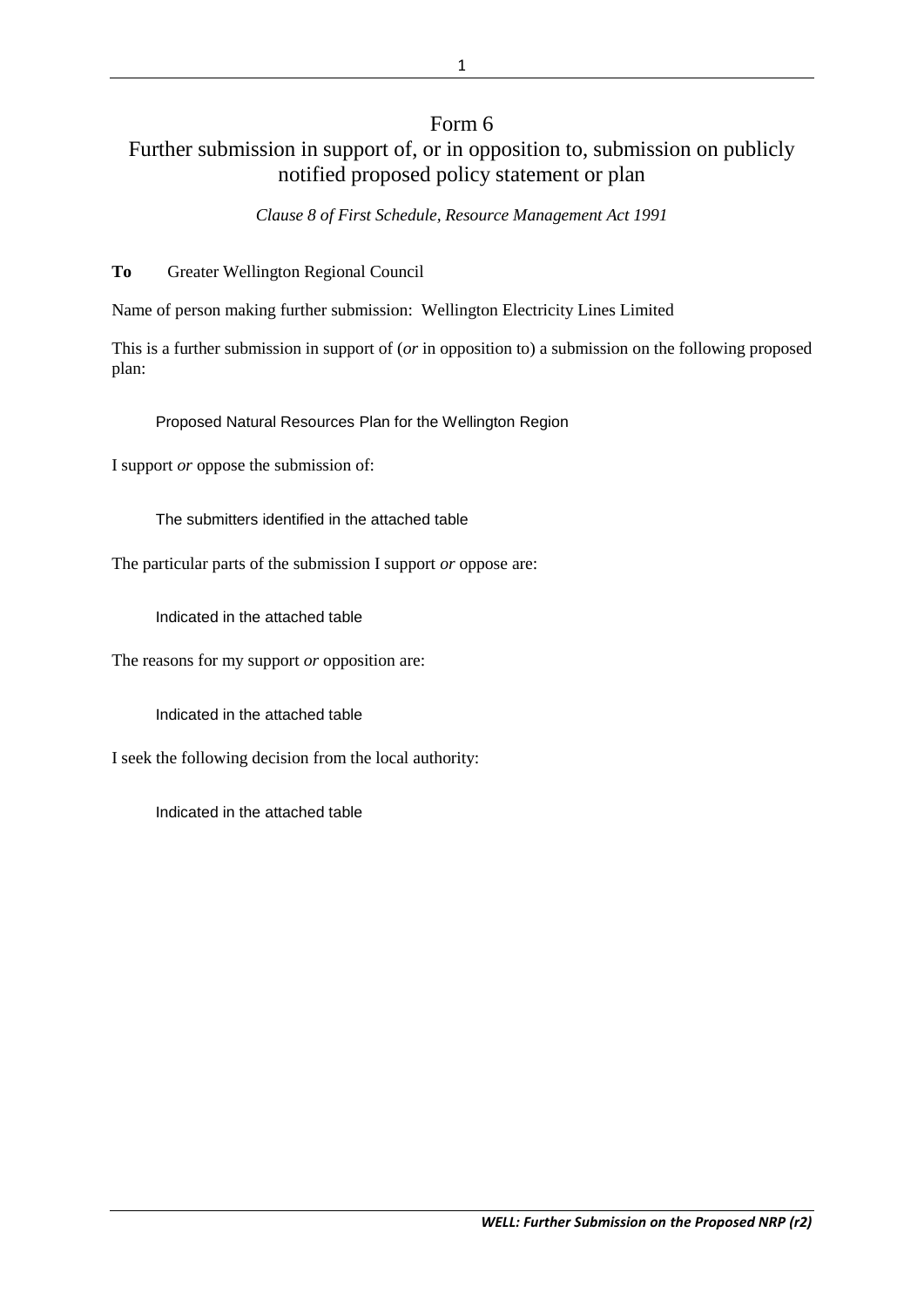$\overline{\mathcal{A}}$ 

Signature of person making further submission (*or* person authorised to sign on behalf of person making further submission)

Date 28/03/2016

| Address for service of person | <b>Edison Consulting Group</b> |  |  |
|-------------------------------|--------------------------------|--|--|
| making further submission:    | <b>PO Box 875</b>              |  |  |
|                               | Hamilton 3240                  |  |  |
| Telephone:                    | 021 993 223                    |  |  |
| Fax/email:                    | tim.lester@edison.co.nz        |  |  |
| Contact person:               | <b>Tim Lester</b>              |  |  |

## **Note to person making further submission**

A copy of your further submission must be served on the original submitter within 5 working days after making the further submission to the local authority.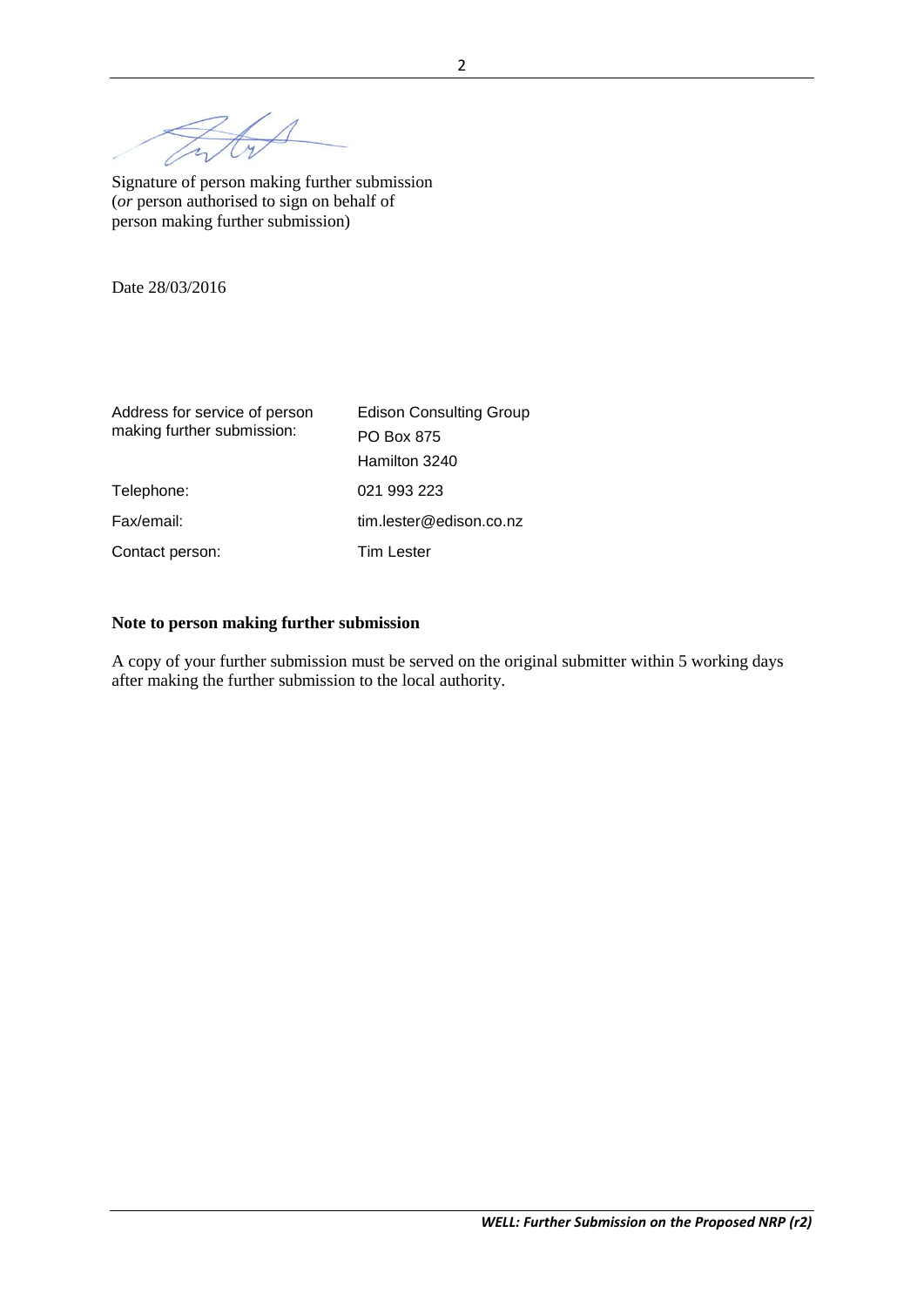**Further Submission by Wellington Electricity Lines Limited (WELL) on the Proposed Natural Resources Plan for the Wellington Region**

*Original Submitters:* S14 (Egon Guttke); S29 (Powerco); S75 (Minister of Conservation); S82 (Meridian Energy Ltd); S98 (Spark NZ Trading Ltd); S140 (Kiwirail Holdings Ltd): S144 (Chorus NZ Ltd): S145 (Vector Gas Ltd); S152 (Waa Rata Estate); S163 (Porirua City Council); S165 (Transpower NZ Ltd); S175 (J Allin & R Crozier); S279 (Rangitane o Wairarapa Inc); S282 (Wellington International Airport Ltd); S353 (Royal Forest and Bird Protection Society);

| <b>Submitter</b> | Matter /<br><b>Number</b> | <b>Provision</b>                        | <b>Support</b><br>or<br><b>Oppose</b> | <b>Reason for Further Submission</b>                                                                                                                                                                                                                                                                                                                                                                                 | <b>Decision Sought</b>                                                                                                                             |
|------------------|---------------------------|-----------------------------------------|---------------------------------------|----------------------------------------------------------------------------------------------------------------------------------------------------------------------------------------------------------------------------------------------------------------------------------------------------------------------------------------------------------------------------------------------------------------------|----------------------------------------------------------------------------------------------------------------------------------------------------|
| Egon Guttke      | Definitions               | S14/007<br><b>Erosion Prone</b><br>Land | Support                               | WELL agree with the submission point as it reflects the<br>intent of WELL's original submission point on the matter in<br>that the proposed definition for erosion prone land should<br>be consistent with the Regional Soil Plan.                                                                                                                                                                                   | Accept submission and amend<br>definition as sought.                                                                                               |
| Powerco          | Objectives                | S29/001<br>Objective O12                | Support                               | WELL agree with the submitter that O12 adequately<br>recognises the social, economic, cultural and environmental<br>benefits of Regionally Significant Infrastructure.                                                                                                                                                                                                                                               | Accept the submission and retain 012.                                                                                                              |
|                  |                           | S29/002<br>Objective O13                | Support<br>in part                    | WELL agree with the submitter that 013 adequately<br>recognises Regionally Significant Infrastructure and assists in<br>protecting such infrastructure from issues of reverse<br>sensitivity in the coastal marine area. However, WELL<br>considers that such recognition and protection should be<br>expanded to cover all other sensitive environments in the<br>region - not just the coastal marine environment. | Amend O13 as appropriate to include<br>the use and ongoing operation of<br>Regionally Significant Infrastructure in<br>all sensitive environments. |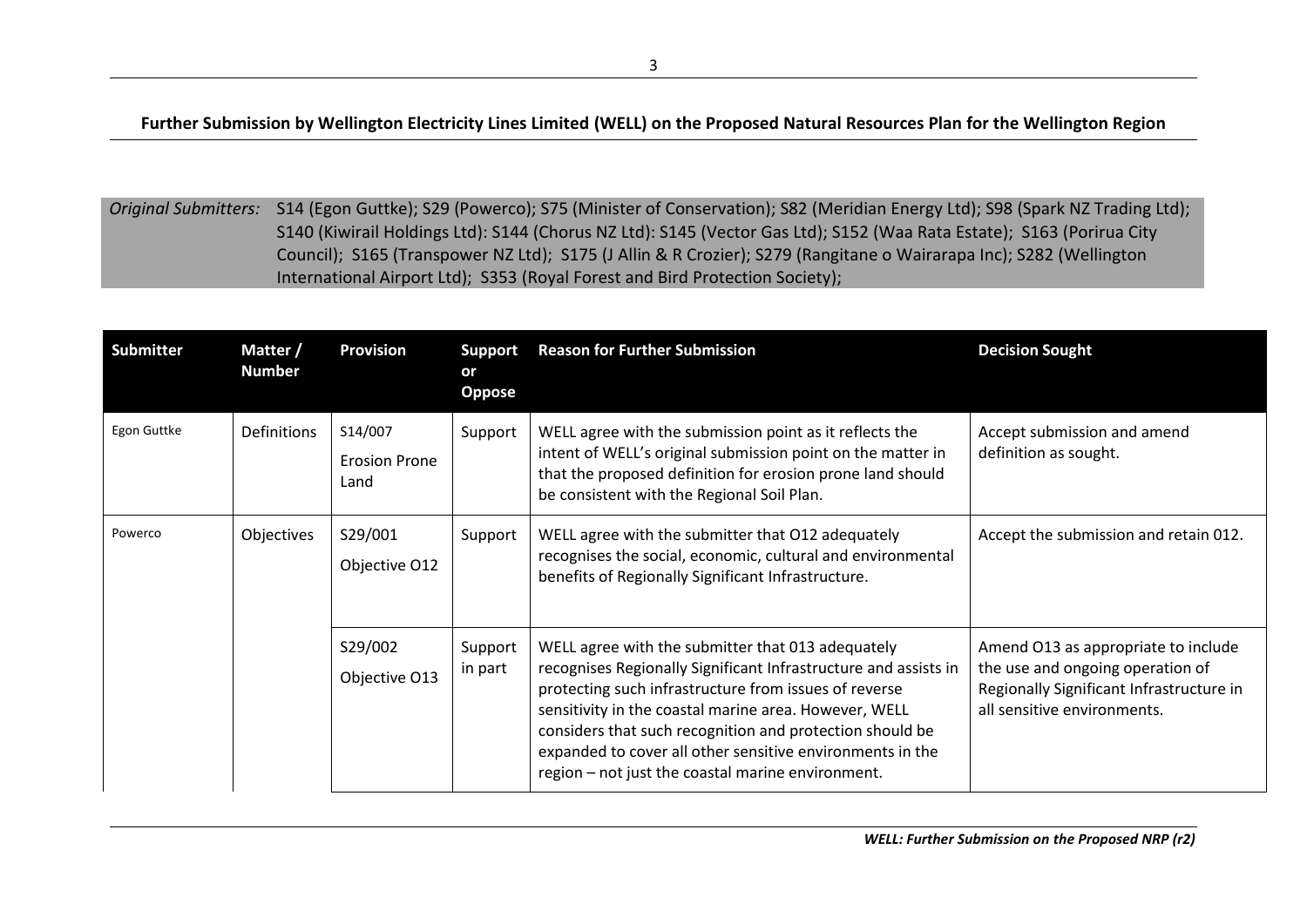| <b>Submitter</b> | Matter /<br><b>Number</b> | <b>Provision</b>         | <b>Support</b><br>or<br><b>Oppose</b> | <b>Reason for Further Submission</b>                                                                                                                                                                                      | <b>Decision Sought</b>                                                                     |
|------------------|---------------------------|--------------------------|---------------------------------------|---------------------------------------------------------------------------------------------------------------------------------------------------------------------------------------------------------------------------|--------------------------------------------------------------------------------------------|
|                  |                           | S29/004<br>Objective O22 | Support<br>in part                    | WELL agree with the submission point that appropriate<br>recognition for hard engineering mitigation is provided in<br>the NRP.                                                                                           | Council amend O22 as sought by the<br>submission point. Alternatively, O122 is<br>deleted. |
|                  |                           |                          |                                       | As currently worded O22 is too dismissive of hard<br>engineering options and fails to recognise instances where<br>such engineering options hold long-term environmental<br>advantages over softer engineering solutions. |                                                                                            |
|                  |                           | S29/012<br>Objective O53 |                                       | WELL support this submission point as O53 suitably provides<br>the foundation for the NRP policy framework associated<br>with use and development in the coastal marine<br>environment - as well as functional need.      | Council accept the submission point<br>and retain O53 as sought by the<br>submitter.       |
|                  | Policies                  | S29/017<br>Policy 14     | Support                               | WELL agree with the submitter that Policy 14 be expanded<br>to clearly include avoidance of all adverse effects, not only<br>reverse sensitivity effects.                                                                 | Accept the amendments sought by the<br>submitter for P14                                   |
|                  |                           | S29/035<br>Policy 132    | Support                               | WELL agree with the submitter that P132 adequately<br>recognises functional need of Regionally Significant<br>Infrastructure in the coastal marine area.                                                                  | Accept the submission and retain P132.                                                     |
|                  |                           | S29/036<br>Policy 138    | Support                               | WELL agree with the submitter that P138 appropriately<br>provides for regionally significant infrastructure<br>development and operation within sites with significant<br>values                                          | Accept the submission and retain P138                                                      |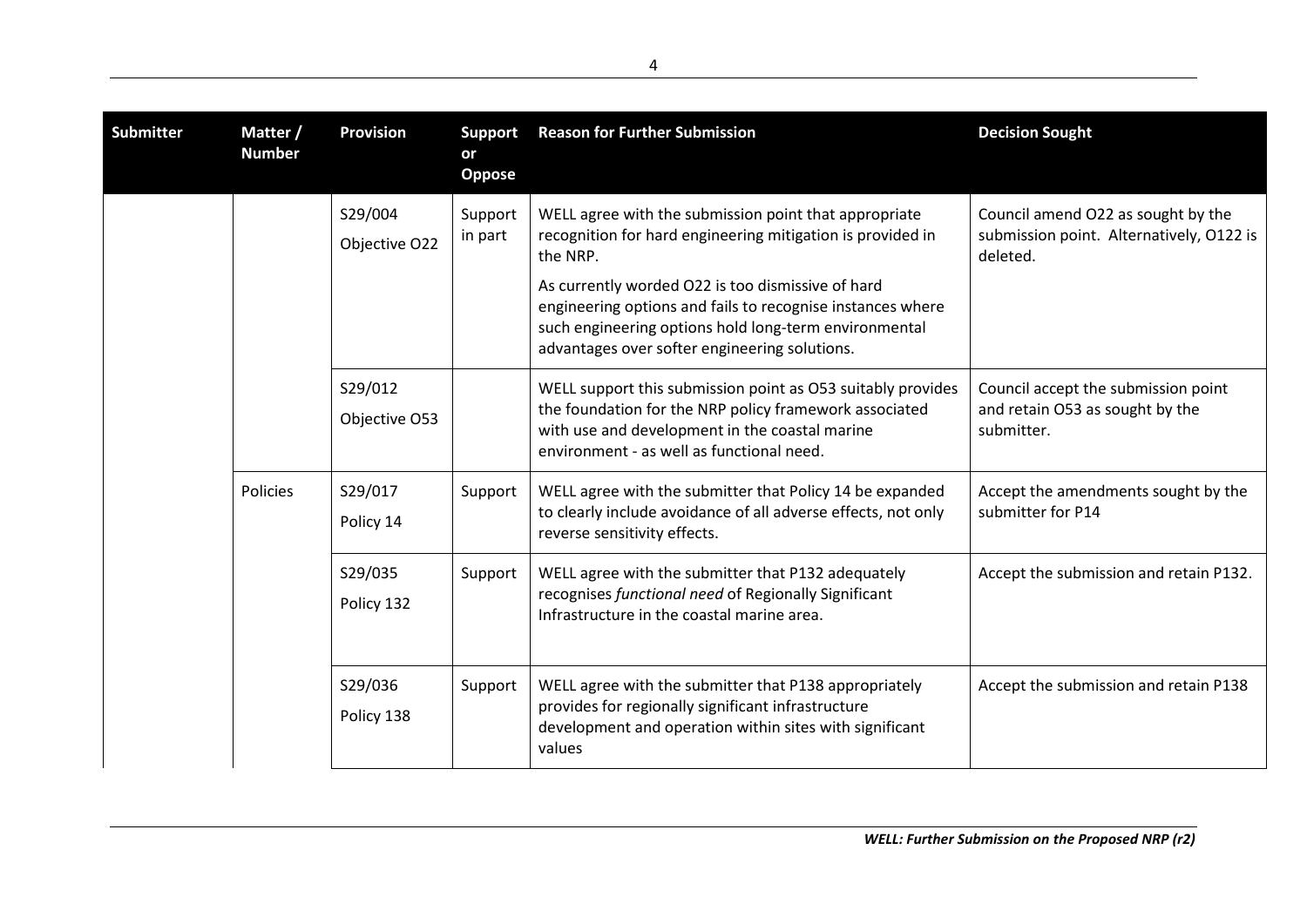| <b>Submitter</b> | Matter /<br><b>Number</b> | <b>Provision</b>            | <b>Support</b><br>or<br><b>Oppose</b> | <b>Reason for Further Submission</b>                                                                                                                                                                                                                                                                                                                                              | <b>Decision Sought</b>                                                                                                                                                                                                |
|------------------|---------------------------|-----------------------------|---------------------------------------|-----------------------------------------------------------------------------------------------------------------------------------------------------------------------------------------------------------------------------------------------------------------------------------------------------------------------------------------------------------------------------------|-----------------------------------------------------------------------------------------------------------------------------------------------------------------------------------------------------------------------|
|                  |                           | S29/037<br>Policy 139       | Support                               | WELL agree with the submitter that P139 appropriately<br>recognises suitable mitigation options for Regionally<br>Significant Infrastructure in the event of seal-level rise.                                                                                                                                                                                                     | Council accepts the submission point<br>and retains P139 unaltered.                                                                                                                                                   |
|                  | <b>Rules</b>              | S29/039<br>Rule 12          | Support<br>in part                    | WELL agree with the submitter to the extent that it is not<br>realistic to seek resource consent in the event of an<br>emergency power situation.<br>However, as indicated in WELL's original submission point on<br>R12, the permitted activity rule should also cover generation<br>required for planned outages (often a pre-emptive step so as<br>to avoid emergency events). | Accept the intent of submission:<br>however, R12 to be amended to allow<br>for generator use for planned outages.                                                                                                     |
|                  |                           | S29/045<br><b>Rule 112</b>  | Support                               | WELL agree with the submitter as the proposed rule<br>adequately allows for repair and maintenance activities for<br>infrastructure located within wetlands lakes and rivers. The<br>submission reflects WELL's support for the rule to be<br>unaltered in their original submission.                                                                                             | Accept the submission and retain R112<br>unaltered.                                                                                                                                                                   |
|                  |                           | S29/052<br>New Rule<br>146A | Support                               | Similar to the submitter, WELL undertake activities<br>commonly associated with the undergrounding of network<br>utility infrastructure. WELL consider that having a permitted<br>activity rule for temporary groundwater diversion devices<br>(well pointing) would be appropriate in the NRP given that<br>the term 'earthworks' does not include electricity lines.            | Accept the submission to include a new<br>Rule 146A permitting the temporary<br>use of well pointing to dewater areas<br>undergoing trenching works associated<br>with underground network utility<br>infrastructure. |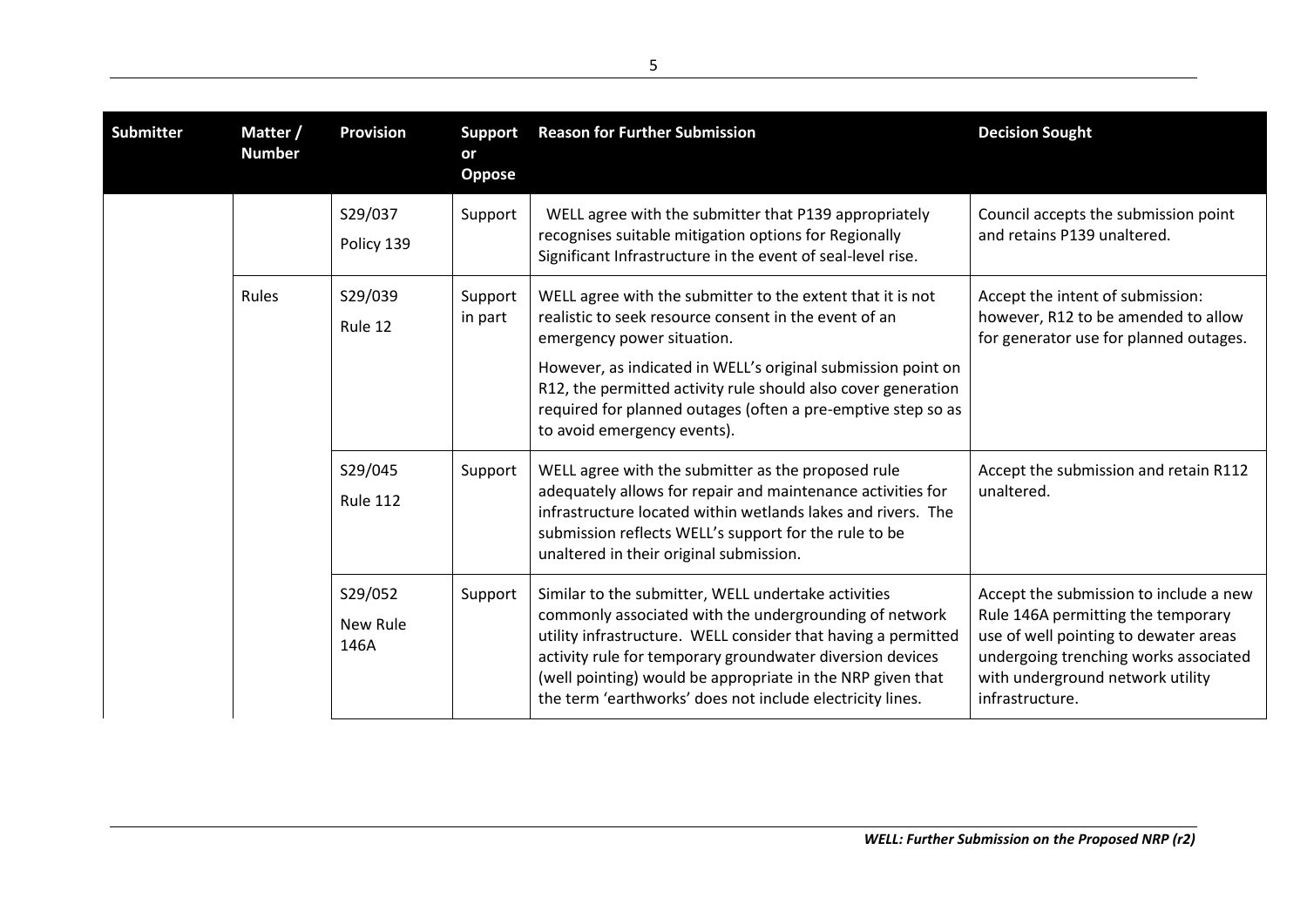| <b>Submitter</b> | Matter /<br><b>Number</b> | <b>Provision</b>                                       | <b>Support</b><br>or<br>Oppose | <b>Reason for Further Submission</b>                                                                                                                                                                                                                                                                                                                                                                                                                                                                                                                                                                                                                                                                                                                                                                                                                                                                                                                                                                                                                                                                                                                                                                                                                  | <b>Decision Sought</b>                                                                                                                                                                                                                   |
|------------------|---------------------------|--------------------------------------------------------|--------------------------------|-------------------------------------------------------------------------------------------------------------------------------------------------------------------------------------------------------------------------------------------------------------------------------------------------------------------------------------------------------------------------------------------------------------------------------------------------------------------------------------------------------------------------------------------------------------------------------------------------------------------------------------------------------------------------------------------------------------------------------------------------------------------------------------------------------------------------------------------------------------------------------------------------------------------------------------------------------------------------------------------------------------------------------------------------------------------------------------------------------------------------------------------------------------------------------------------------------------------------------------------------------|------------------------------------------------------------------------------------------------------------------------------------------------------------------------------------------------------------------------------------------|
|                  |                           | S29/054<br><b>Rule 149</b>                             | Support                        | WELL agree with the submitter that R149 should be clarified<br>to explicitly provide for structures co-located with utility<br>services (i.e, an electrical cable which is attached to the<br>underside of a bridge).                                                                                                                                                                                                                                                                                                                                                                                                                                                                                                                                                                                                                                                                                                                                                                                                                                                                                                                                                                                                                                 | Accept the submission and amend R149<br>as sought.                                                                                                                                                                                       |
|                  | Definitions               | S29/060<br>Regionally<br>Significant<br>Infrastructure | Support                        | WELL agree with the submitter that the definition for<br>Regionally Significant Infrastructure as proposed in the NRP<br>is "unclear", or ambiguous, in regard to its coverage of the<br>electricity distribution network.<br>As WELL shares similar functions as the submitter's<br>electricity distribution operations, it is considered important<br>that such functions are appropriately identified and<br>provided for in the Proposed NRP.<br>Whilst there is some variance in the submitters sought<br>amendments to the definition of Regionally Significant<br>Infrastructure from that of WELL; it is considered that the<br>intent of the submission (clarification that the electricity<br>distribution network in the Wellington Region) reflects that<br>of WELL's submission - and therefore is appropriate to<br>garner support from WELL.<br>WELL also support the submission that, in the event Council<br>fail to appropriately amend the definition to more explicitly<br>include electricity distribution, additional and far reaching<br>policy frameworks are to be included in the Proposed NRP to<br>ensure critical elements of the regions electricity distribution<br>network are adequately provided for and protected. | That Council accept the intent of the<br>submission and clarify the definition of<br>Regionally Significant Infrastructure in<br>the Proposed NRP to the extent that<br>electricity distribution networks are<br>unambiguously included. |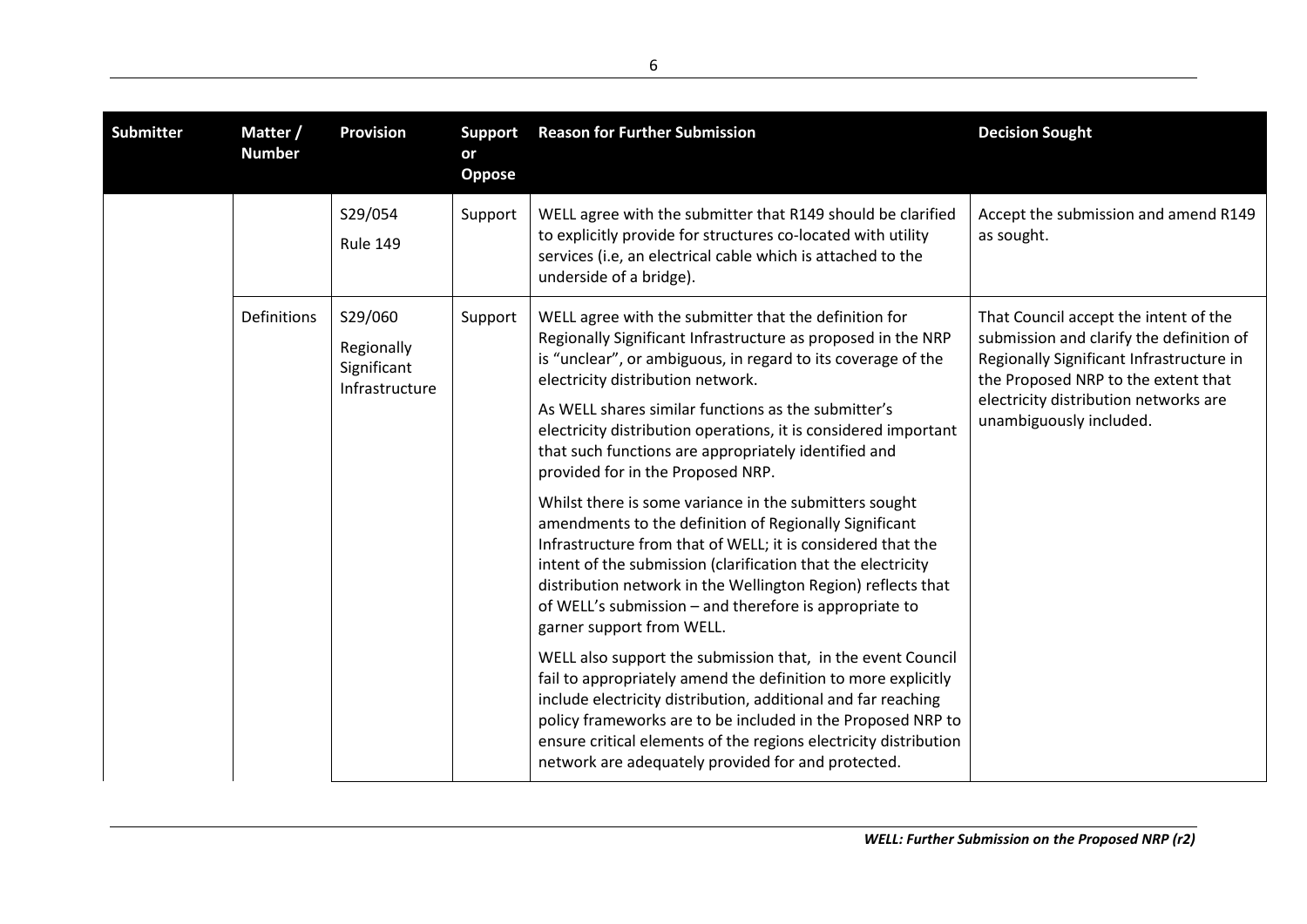| <b>Submitter</b>              | Matter /<br><b>Number</b> | <b>Provision</b>                                       | <b>Support</b><br>or<br>Oppose | <b>Reason for Further Submission</b>                                                                                                                                                                                                                                                                                                                                                                   | <b>Decision Sought</b>                                                                                                                                                                                                                                                       |
|-------------------------------|---------------------------|--------------------------------------------------------|--------------------------------|--------------------------------------------------------------------------------------------------------------------------------------------------------------------------------------------------------------------------------------------------------------------------------------------------------------------------------------------------------------------------------------------------------|------------------------------------------------------------------------------------------------------------------------------------------------------------------------------------------------------------------------------------------------------------------------------|
|                               |                           | S29/062<br><b>Bore</b>                                 | Support                        | WELL support the submitter's proposed new rule R146A;<br>consequently, WELL support the consequential amendment<br>to the definition of 'Bore' as sought.                                                                                                                                                                                                                                              | Accept the submission and amend the<br>definition for 'Bore' as sought by the<br>submitter.                                                                                                                                                                                  |
|                               |                           | S29/064<br>Earthworks                                  | Support                        | WELL support the unaltered retention of the definition for<br>Earthworks as sought by the submitter because it reflects<br>WELL's original submission point in support of the definition.                                                                                                                                                                                                              | Accept the submission and retain the<br>definition for Earthworks unaltered.                                                                                                                                                                                                 |
| Minister<br>Conservation      | Rules                     | S75/155<br><b>Rule 122</b>                             | Oppose                         | WELL oppose the submission seeking to disallow vegetation<br>clearance during migration times for particular species.<br>While it is noted that there may be ecological benefits for<br>such exclusions - in the event that urgent vegetation<br>management is required relating to electricity supply, WELL<br>consider that there should be no impediment to when<br>vegetation clearance can occur. | Council reject the submission point; or<br>alternatively, the submission point is<br>rejected in part and amends the<br>proposed rule so as not to prevent the<br>clearance of vegetation associated with<br>the maintenance and operation of<br>electricity infrastructure. |
|                               |                           | S75/176<br>Rule R197                                   | Support                        | WELL agree with the intent of the submitter that non-<br>emergency motor vehicle use on the foreshore should be<br>permitted if there is a public good need.                                                                                                                                                                                                                                           | Accept the submission and amend the<br>R197 as sought by the submitter.                                                                                                                                                                                                      |
| <b>Meridian Energy</b><br>Ltd | Definitions               | S82/004<br>Regionally<br>Significant<br>Infrastructure | Oppose                         | WELL disagrees with retaining the definition of 'regionally<br>significant infrastructure' as it refers to "facilities for the<br>generation and transmission of electricity where it is<br>supplied to the electricity distribution network" and this is<br>ambiguous as to whether it includes or excludes the<br>distribution network.                                                              | Council not accept the submission, but<br>rather accept those submissions calling<br>for a clearer and less ambiguous<br>definition with regards to electrical<br>distribution networks.                                                                                     |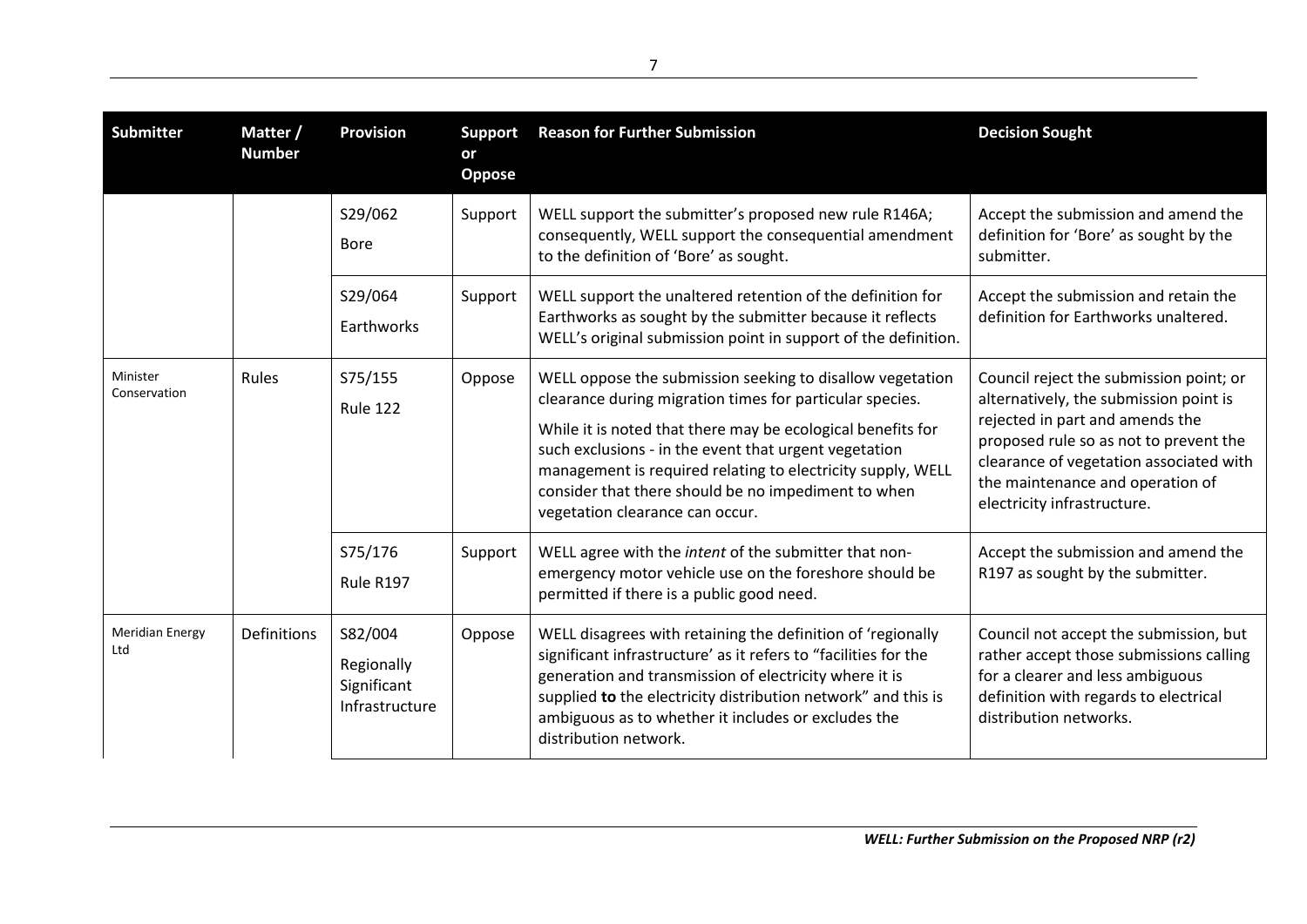| <b>Submitter</b> | Matter /<br><b>Number</b> | <b>Provision</b>                                           | <b>Support</b><br>or<br><b>Oppose</b> | <b>Reason for Further Submission</b>                                                                                                                                                                                                                             | <b>Decision Sought</b>                                                                                                         |
|------------------|---------------------------|------------------------------------------------------------|---------------------------------------|------------------------------------------------------------------------------------------------------------------------------------------------------------------------------------------------------------------------------------------------------------------|--------------------------------------------------------------------------------------------------------------------------------|
|                  |                           | S82/005<br>Renewable<br>energy<br>generation<br>activities | Support<br>in part                    | WELL support the submission to amend the definition as it is<br>appropriate to clarify that access tracks (or access to the<br>facilities for construction, operation and maintenance) are a<br>component of renewable energy generation activities.             | Accept the submission and amend the<br>definition for Renewable energy<br>generation activities as sought by the<br>submitter. |
|                  |                           | S82/007<br>Upgrade                                         | Support                               | WELL support the submission because the proposed<br>amendments to the Upgrade definition provides a more<br>accurate scope of works that can be undertaken on existing<br>structures or facilities above and beyond the unspecified<br>term 'current standards'. | Accept the submission and amend the<br>definition for Upgrade as sought by the<br>submitter.                                   |
|                  | Objectives                | S82/009<br>Objective O13                                   | Support                               | WELL support the submission in that protection of regionally<br>significant infrastructure should be applied at a region wide<br>scale, and not be limited to the coastal marine area.                                                                           | Accept the submission and amend<br>Objective O13 as sought by the<br>submitter.                                                |
|                  | <b>Policies</b>           | S82/015<br>Policy P14                                      | Support                               | WELL consider that the submission to reference 'new'<br>incompatible use and development is sensible and<br>appropriate for the effective operation of the NRP.                                                                                                  | Accept the submission and amend<br>Policy P14 as sought by the submitter.                                                      |
|                  |                           | S82/025<br>Policy P138                                     | Support                               | WELL agree with the submission point as it reflects the<br>original submission point from WELL that P138 be retained<br>unaltered.                                                                                                                               | Council accept the submission point<br>and retain P138 unaltered.                                                              |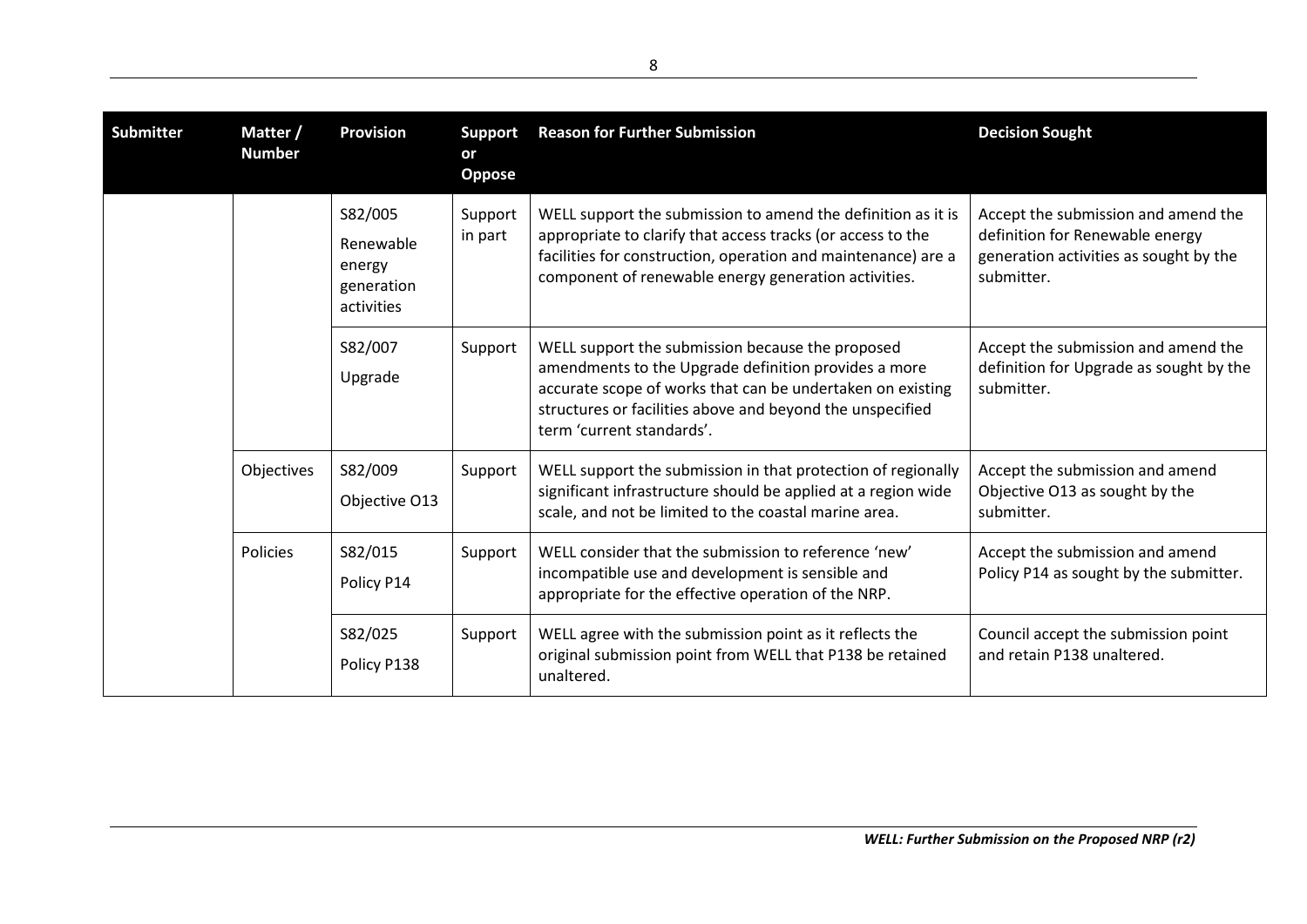| <b>Submitter</b>        | Matter /<br><b>Number</b> | <b>Provision</b>      | <b>Support</b><br>or<br><b>Oppose</b> | <b>Reason for Further Submission</b>                                                                                                                                                                                                                                                                               | <b>Decision Sought</b>                                                                          |
|-------------------------|---------------------------|-----------------------|---------------------------------------|--------------------------------------------------------------------------------------------------------------------------------------------------------------------------------------------------------------------------------------------------------------------------------------------------------------------|-------------------------------------------------------------------------------------------------|
| Spark NZ Trading<br>Ltd | Policies                  | S98/010<br>Policy P9  | Support                               | WELL support this submission because it correctly notes that<br>in some temporary instances, public access may be<br>restricted in order to protect Regionally Significant<br>Infrastructure (i.e., during maintenance or upgrading<br>activities).                                                                | Accept the submission and amend<br>Policy P9 as sought by the submitter.                        |
|                         |                           | S98/011<br>Policy P12 | Support                               | WELL support this submission as it will provide greater<br>certainty to plan users in regard to the functional need for<br>regionally significant infrastructure, including where it is<br>required to be located within sensitive environments as<br>noted in the submission.                                     | Accept the submission and amend<br>Policy P12 as sought by the submitter.                       |
|                         |                           | S98/013<br>Policy P14 |                                       | WELL agree with the submission point in that effects above<br>and beyond reverse sensitivity effects need to be<br>appropriately recognised within the proposed NRP policy<br>framework.                                                                                                                           | Council accept the submission point<br>and consequently amend proposed<br>Policy P14 as sought. |
|                         | Rules                     | S98/021<br>Rule R54   | Support                               | WELL support the submission because it correctly notes that<br>there needs to be consistency between the NRP and the NES<br>for Assessing and Managing Contaminants in Soil to Protect<br>Human Health.<br>As currently drafted, the proposed NRP rules are considered<br>by WELL to be more onerous than the NES. | Council accept the submissions<br>amendments to proposed Rule R54.                              |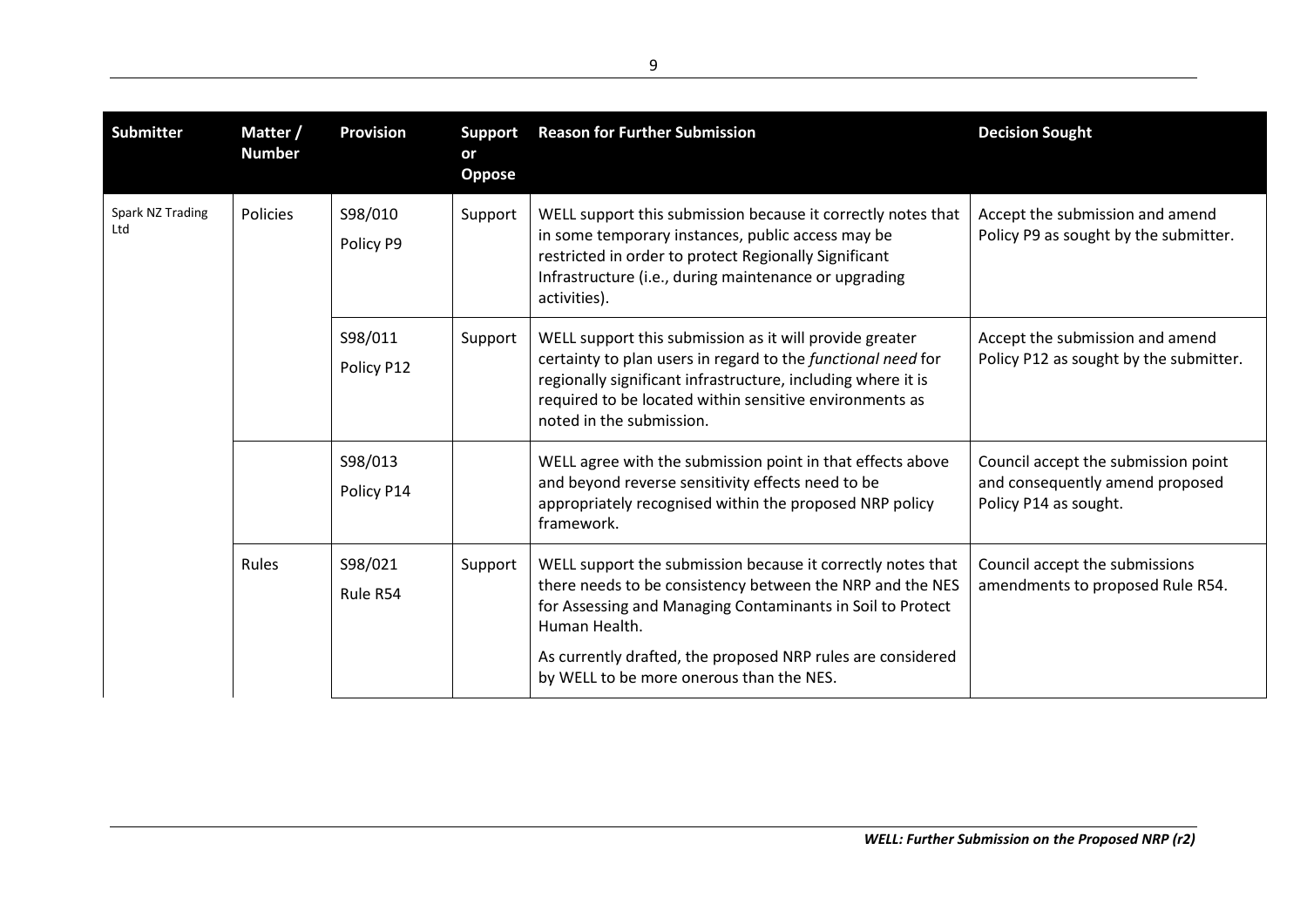| <b>Submitter</b>                | Matter /<br><b>Number</b> | <b>Provision</b>                   | <b>Support</b><br>or<br>Oppose | <b>Reason for Further Submission</b>                                                                                                                                                                                                                                                                                                                                                  | <b>Decision Sought</b>                                                                                          |
|---------------------------------|---------------------------|------------------------------------|--------------------------------|---------------------------------------------------------------------------------------------------------------------------------------------------------------------------------------------------------------------------------------------------------------------------------------------------------------------------------------------------------------------------------------|-----------------------------------------------------------------------------------------------------------------|
|                                 |                           | S98/030<br><b>Rule R162</b>        | Support                        | WELL agree with the submission point in that it<br>inappropriate for additions and alterations to existing<br>structures to attract a non-complying activity status. WELL<br>consider it is appropriate for new structures only in the<br>coastal marine environment to be non-complying activities.                                                                                  | Council accept the submission point<br>and amend R162 as sought.                                                |
| <b>Kiwirail Holdings</b><br>Ltd | Submission<br>Point 8     | S140/?<br>Definition for<br>Offset | Support                        | WELL agree with the submission point that the ability for<br>linear infrastructure providers to have the ability to offset<br>effects - and the use of offsets be limited to satisfy RMA<br>requirements of remedying or mitigating adverse<br>environmental impacts.                                                                                                                 | Council accept the submission point 8<br>and retain the definition for Offset in<br>the Proposed NRP unaltered. |
| Chorus NZ Ltd                   | Submission<br>point 10    | S144/010<br>Policy P9              | Support                        | WELL agree with the submission point that in some<br>instances public access to coast or marine areas should be<br>restricted in the event health and safety could be<br>compromised during the construction or maintenance of<br>regionally significant infrastructure.                                                                                                              | Council accept the submission point 10<br>and consequently amend proposed<br>Policy 9 as sought.                |
|                                 | Submission<br>Point 11    | S144/011<br>Policy P12             | Support                        | WELL contend that, as currently worded, Policy P12 does not<br>adequately acknowledge the functional need of all regionally<br>significant infrastructure to be located within not only the<br>coastal marine area, but also in other significant or character<br>areas. Consequently, WELL agree with the submission point<br>and consider that the sought amendment is appropriate. | Council accept the submission point 11<br>and consequently amend proposed<br>Policy P12 as sought.              |
|                                 | Submission<br>Point 12    | S144/012<br>Policy P13             | Support                        | WELL agree with the submission point that removal of<br>regionally significant infrastructure should be explicitly<br>included within proposed Policy 13 of the NRP.                                                                                                                                                                                                                  | Council accept the submission point 12<br>and consequently amend proposed<br>Policy P13 as sought.              |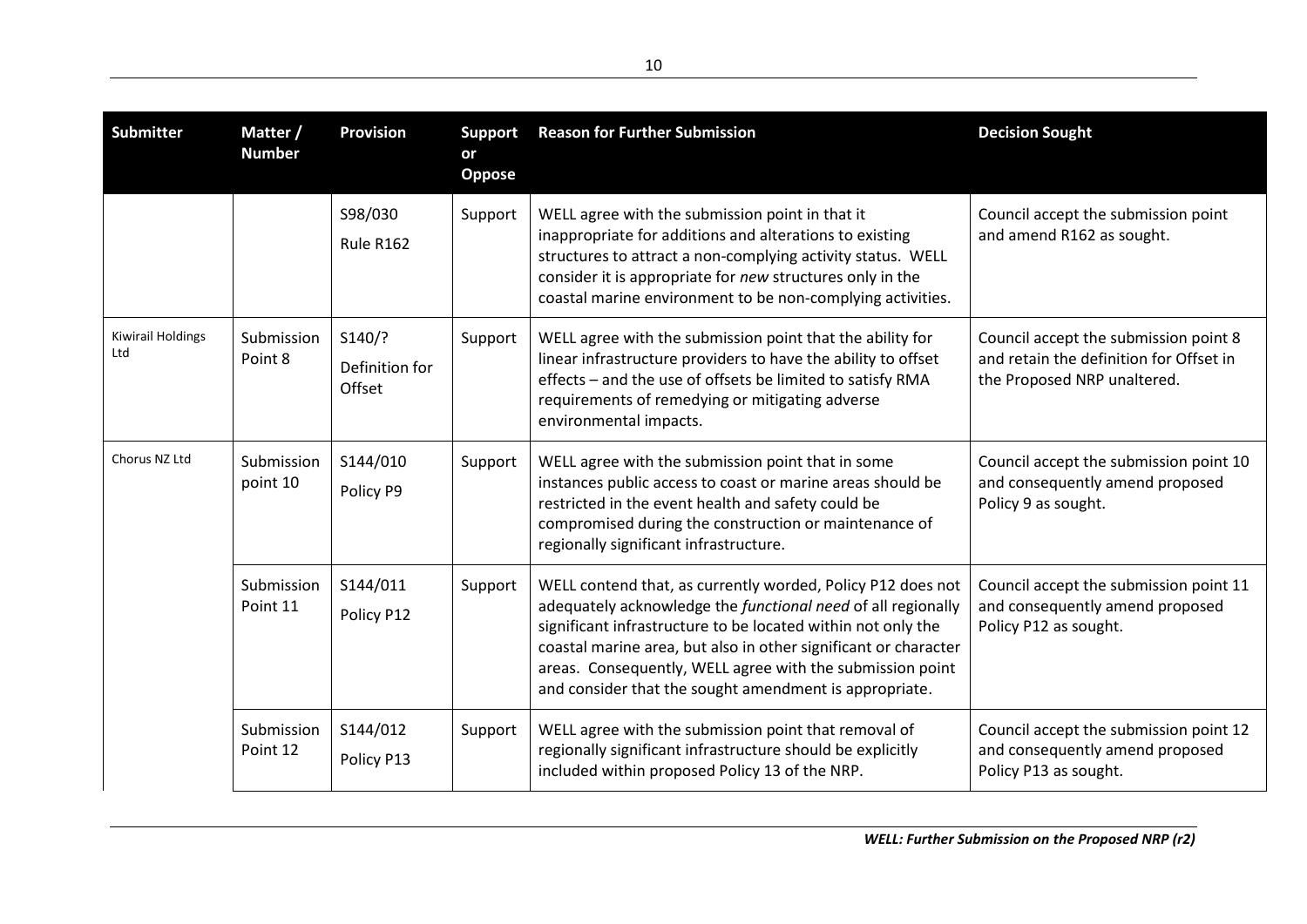| <b>Submitter</b> | Matter /<br><b>Number</b> | <b>Provision</b>                                   | <b>Support</b><br>or<br>Oppose | <b>Reason for Further Submission</b>                                                                                                                                                                                                                                                                                                 | <b>Decision Sought</b>                                                                                                |
|------------------|---------------------------|----------------------------------------------------|--------------------------------|--------------------------------------------------------------------------------------------------------------------------------------------------------------------------------------------------------------------------------------------------------------------------------------------------------------------------------------|-----------------------------------------------------------------------------------------------------------------------|
|                  | Submission<br>Point 13    | S144/013<br>Policy P14                             | Support                        | WELL agree with the submission point in that effects above<br>and beyond reverse sensitivity effects need to be<br>appropriately recognised within the proposed NRP policy<br>framework.                                                                                                                                             | Council accept the submission point 13<br>and consequently amend proposed<br>Policy P14 as sought.                    |
|                  | Submission<br>Point 14    | S144/014<br>Policy P24                             | Support                        | WELL agree with the submission point in that Policy 24<br>requires amendment to reflect Section 5(2)(c) of the RMA -<br>avoid, remedy or mitigate adverse effects.                                                                                                                                                                   | Council accept the submission point 14<br>and consequently amend proposed<br>Policy P24 as sought.                    |
|                  | Submission<br>Point 15    | S144/015<br>Policy 25                              | Support                        | WELL support the submission point for the same reason as<br>the previous submission point above was supported (to<br>appropriately reflect the purpose of the RMA)                                                                                                                                                                   | Council accept the submission point 15<br>and consequently amend proposed<br>Policy P25 as sought.                    |
| Vector Gas Ltd   | Objectives                | S145/021<br>O22                                    | Support                        | WELL agree with the submission point that appropriate<br>recognition for hard engineering mitigation is provided in<br>the NRP.<br>As worded O22 is too dismissive of hard engineering options<br>and fails to recognise instances where such engineering<br>options hold long-term advantages over softer engineering<br>solutions. | Council accept the submission point<br>and consequently delete proposed O22<br>as sought, or alternatively amend O22. |
|                  | Policies                  | S145/027<br>New Policy:<br>Duration of<br>Consents | Support                        | WELL consider it appropriate that activities associated with<br>regionally significant infrastructure be eligible for the<br>maximum consent period available under the RMA.<br>Consequently, WELL agree with the submission point.                                                                                                  | Council include a new policy in the<br>Proposed NRP as sought by the<br>submitter                                     |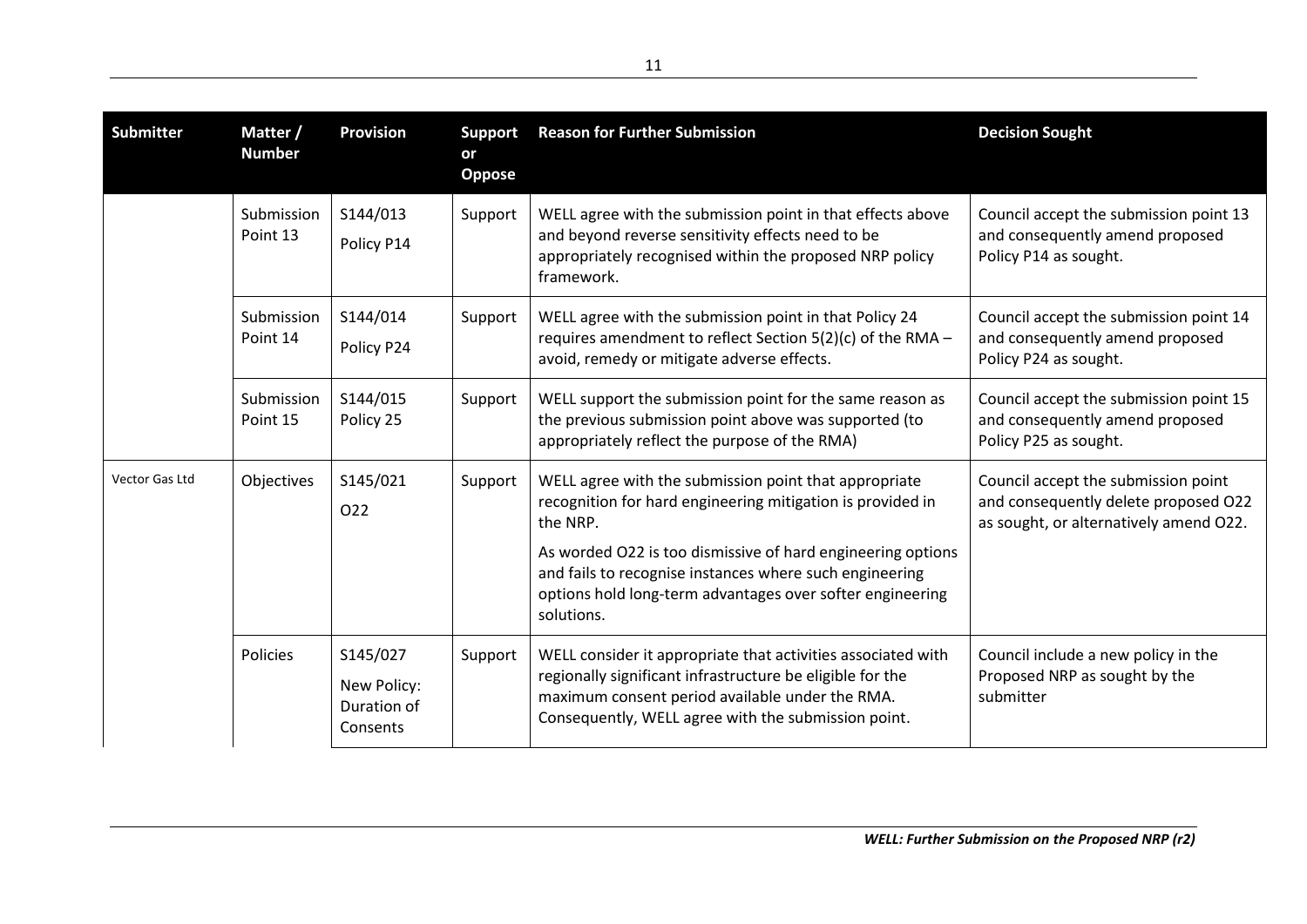| <b>Submitter</b>     | Matter /<br><b>Number</b> | <b>Provision</b>          | <b>Support</b><br>or<br><b>Oppose</b> | <b>Reason for Further Submission</b>                                                                                                                                                                                                                                                                                                                                   | <b>Decision Sought</b>                                                |
|----------------------|---------------------------|---------------------------|---------------------------------------|------------------------------------------------------------------------------------------------------------------------------------------------------------------------------------------------------------------------------------------------------------------------------------------------------------------------------------------------------------------------|-----------------------------------------------------------------------|
|                      |                           | S145/028<br>Policy P12    | Support                               | WELL support the submission point as it appropriately<br>amends the policy to acknowledge the investment in<br>regionally significant infrastructure, as well as recognising<br>that not only port activities have a functional need in the<br>coastal and marine area.                                                                                                | Council accept the submission point<br>and amend Policy as sought     |
|                      |                           | S145/029<br>Policy 13     | Support                               | WELL support the submission point as it will provide clarity<br>as to the type of works undertaken by network utility<br>operations. The submission also correctly acknowledges<br>that the policy should be applicable to 'new' infrastructure.                                                                                                                       | Council accept the submission point<br>and amend Policy 13 as sought. |
| Waa Rata Estate      | <b>Rules</b>              | S152/082<br>Rule R122     | Oppose                                | The submission seeks to amend conditions f, g, I and m of<br>Rule R122, and replace them with a requirement for a<br>'workshop' attendance for people undertaking such works<br>WELL do not agree with the submission point and consider<br>the permitted activity rule conditions clearly communicate<br>to plan uses the rule's expectations for vegetation removal. | Council reject the submissions sought<br>amendments to Rule R122      |
| Porirua City Council | Objectives                | S163/039<br>Objective O13 | Support                               | WELL support the submission to the extent that it recognises<br>that regionally significant infrastructure requires protection<br>not only in the coastal marine environment, but also in<br>wetlands and the beds of lakes and rivers.                                                                                                                                | Council accept the amendments sought<br>by the submission point.      |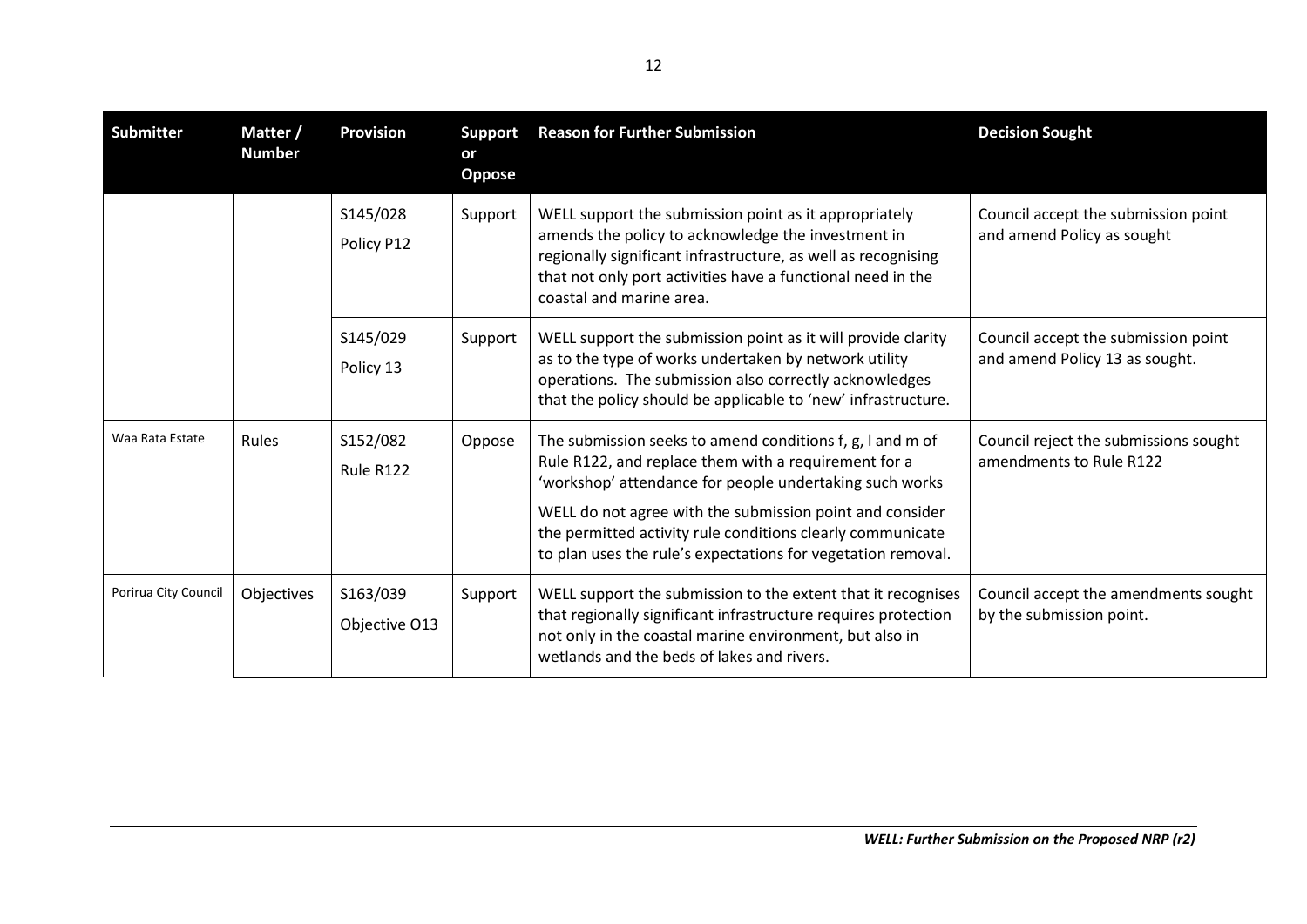| <b>Submitter</b>  | Matter /<br><b>Number</b> | <b>Provision</b>             | <b>Support</b><br>or<br><b>Oppose</b> | <b>Reason for Further Submission</b>                                                                                                                                                                                                                                                                                                                                                                                                                                                                                                                                                                                                                                                                                           | <b>Decision Sought</b>                                                                                                                                                                                                        |
|-------------------|---------------------------|------------------------------|---------------------------------------|--------------------------------------------------------------------------------------------------------------------------------------------------------------------------------------------------------------------------------------------------------------------------------------------------------------------------------------------------------------------------------------------------------------------------------------------------------------------------------------------------------------------------------------------------------------------------------------------------------------------------------------------------------------------------------------------------------------------------------|-------------------------------------------------------------------------------------------------------------------------------------------------------------------------------------------------------------------------------|
|                   | Rules                     | S163/115<br><b>Rule R104</b> | Support<br>in part                    | WELL support the submission point to the extent that it<br>recognises that some structures in wetlands cannot be<br>effectively maintained without the involvement of<br>equipment that is not hand held. Furthermore, WELL<br>support the submission in that, as currently drafted, Rule<br>R104 is unduly restrictive given the functional need<br>infrastructure has in being located within wetlands.                                                                                                                                                                                                                                                                                                                      | Council accept the submission point in<br>principle - however, any amendment to<br>condition f should relate to all<br>infrastructure asset owners with<br>structures located within wetlands, not<br>just local authorities. |
| Transpower NZ Ltd | Submission<br>point 11    | S165/008<br>Policy 12        | Oppose                                | The submission point seeks amendments to the policy that<br>elevate the importance of the National Grid above other<br>regionally significant infrastructure in the region (i.e., use of<br>the words " particularly the national grid").<br>WELL consider that the NRP should not categorise or treat<br>differently network utility operators that are defined<br>Regionally Significant Infrastructure.<br>Differentiating components of regionally significant<br>infrastructure, to the level inferred by the submission point,<br>has the potential to create confusion to plan users, and<br>furthermore, could set environmental precedents for other<br>network utility operators with similar environmental effects. | Council reject the submission's sought<br>amendments to Policy P12                                                                                                                                                            |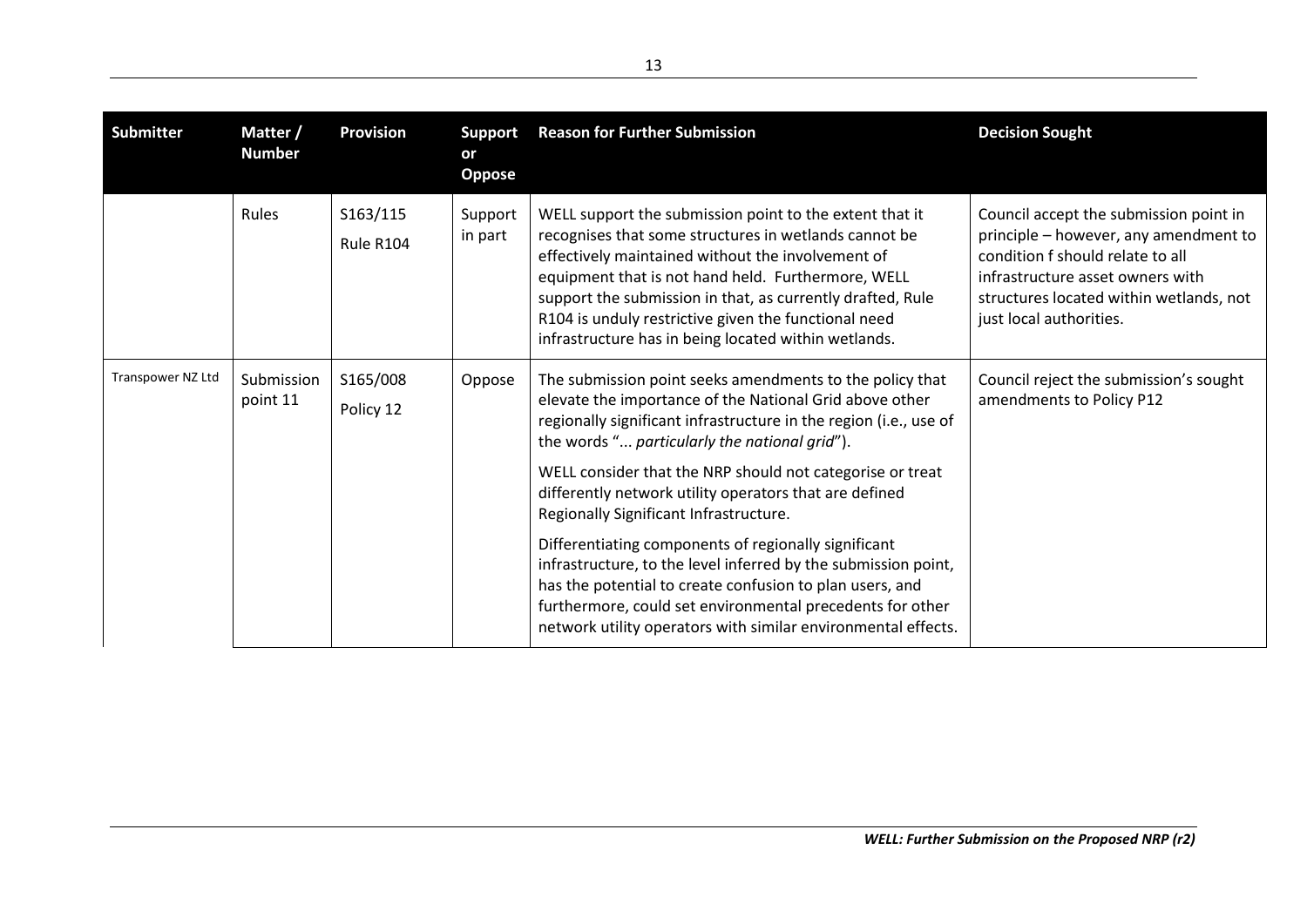| <b>Submitter</b> | Matter /<br><b>Number</b> | <b>Provision</b>              | <b>Support</b><br>or<br><b>Oppose</b> | <b>Reason for Further Submission</b>                                                                                                                                                                                                                                                                                                                                                                                                                                                                                                                                                                                                                                                                                                                                                                                                                                                                                                                                                                                                         | <b>Decision Sought</b>                                          |
|------------------|---------------------------|-------------------------------|---------------------------------------|----------------------------------------------------------------------------------------------------------------------------------------------------------------------------------------------------------------------------------------------------------------------------------------------------------------------------------------------------------------------------------------------------------------------------------------------------------------------------------------------------------------------------------------------------------------------------------------------------------------------------------------------------------------------------------------------------------------------------------------------------------------------------------------------------------------------------------------------------------------------------------------------------------------------------------------------------------------------------------------------------------------------------------------------|-----------------------------------------------------------------|
|                  | Submission<br>point 13    | S165/010<br>New Policy<br>13A | Oppose                                | WELL consider that the coverage and application of all<br>policies relating to regionally significant infrastructure<br>remain as consistent as practicably possible in the NRP.<br>The submission point seeks to introduce a new policy into<br>the NRP with applicability solely to the National Grid. WELL<br>does not consider it appropriate that an isolated component<br>of defined Regionally Significant Infrastructure is given<br>special or unique consideration in a regional context under<br>the NRP when it can be reasonably argued that all regionally<br>significant infrastructure should be subject to consistent<br>policy framework.<br>Any specific emphasis on the National Grid is appropriate for<br>a national planning instrament (i.e., NPS, NESETA), whereas<br>this NRP needs to maintain a focus for Wellington at the<br>regional scale; hence, all levels of electrical infrastructure<br>(from generation through transmission and including<br>distribution) should have equal emphasis and importance. | Council reject the submission's<br>proposed new Policy P13A.    |
|                  | Submission<br>point 14    | S165/011<br>Policy 14         | Support                               | WELL support the submission's proposed amendments to<br>Policy P14 as they provide appropriate clarity and coverage<br>in regard to protection of regionally significant<br>infrastructure.                                                                                                                                                                                                                                                                                                                                                                                                                                                                                                                                                                                                                                                                                                                                                                                                                                                  | Council accept the submission to<br>amend Policy P14 as sought. |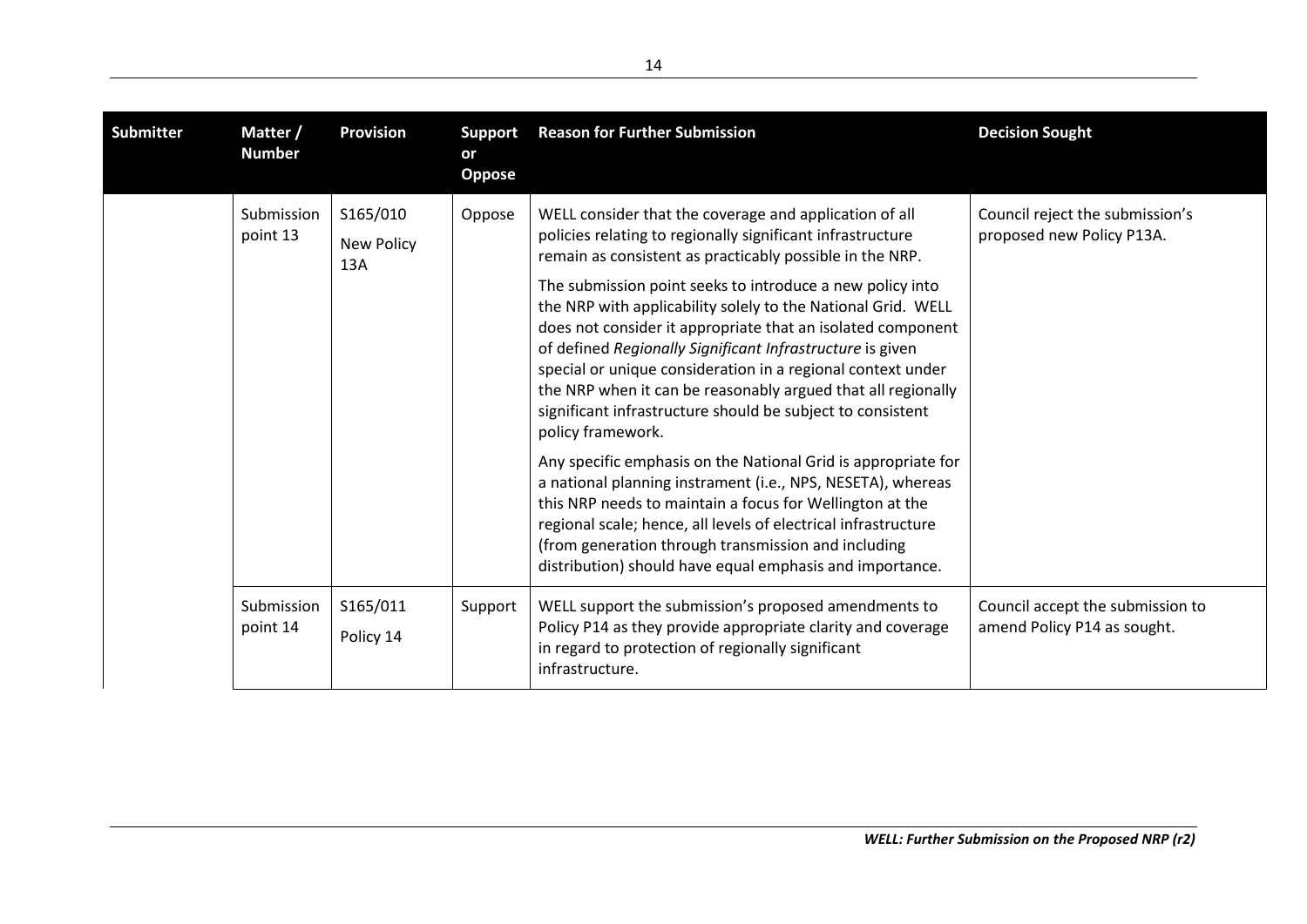| <b>Submitter</b>    | Matter /<br><b>Number</b> | <b>Provision</b>            | <b>Support</b><br>or<br><b>Oppose</b> | <b>Reason for Further Submission</b>                                                                                                                                                                                                                                                                                                                                                                                                                                                                                                                                                                                                                                                               | <b>Decision Sought</b>                                                                                                                                                                |
|---------------------|---------------------------|-----------------------------|---------------------------------------|----------------------------------------------------------------------------------------------------------------------------------------------------------------------------------------------------------------------------------------------------------------------------------------------------------------------------------------------------------------------------------------------------------------------------------------------------------------------------------------------------------------------------------------------------------------------------------------------------------------------------------------------------------------------------------------------------|---------------------------------------------------------------------------------------------------------------------------------------------------------------------------------------|
|                     | Submission<br>point 65    | S165/053<br><b>Rule 104</b> | Oppose                                | WELL consider that the proposed amendments to Rule<br>104(b) will undermine the ability for other linear<br>infrastructure network utility operators' to undertake critical<br>maintenance activities on structures located in wetlands.<br>The submission seeks to restructure and amend Rule R104<br>to such an extent that only hunting / recreational and<br>National Grid activities are explicitly identified as being<br>permitted activities pursuant to Rule R104.<br>WELL consider that such an amendment is inappropriate as<br>it will diminish Rule R104 applicability to other infrastructure<br>providers that have to locate structures within wetlands due<br>to functional need. | Council reject the submission's<br>proposed amendments to Rule 104.                                                                                                                   |
| J Allin & R Crozier | Policies                  | S175/032<br>Policy P8       | Support                               | WELL support the submission point to the extent it seeks<br>clarification of what type of work can be undertaken on<br>structures within the coastal marine environment. WELL's<br>submission sought the inclusion of the word 'maintenance'<br>in the Policy P8 activity list $-$ and furthermore that the word<br>maintenance is defined in the NRP.                                                                                                                                                                                                                                                                                                                                             | Council accept the intent of the<br>submission point and include<br>clarification to Policy P8 activities to<br>include upgrading, or alternatively<br>define the word 'maintenance'. |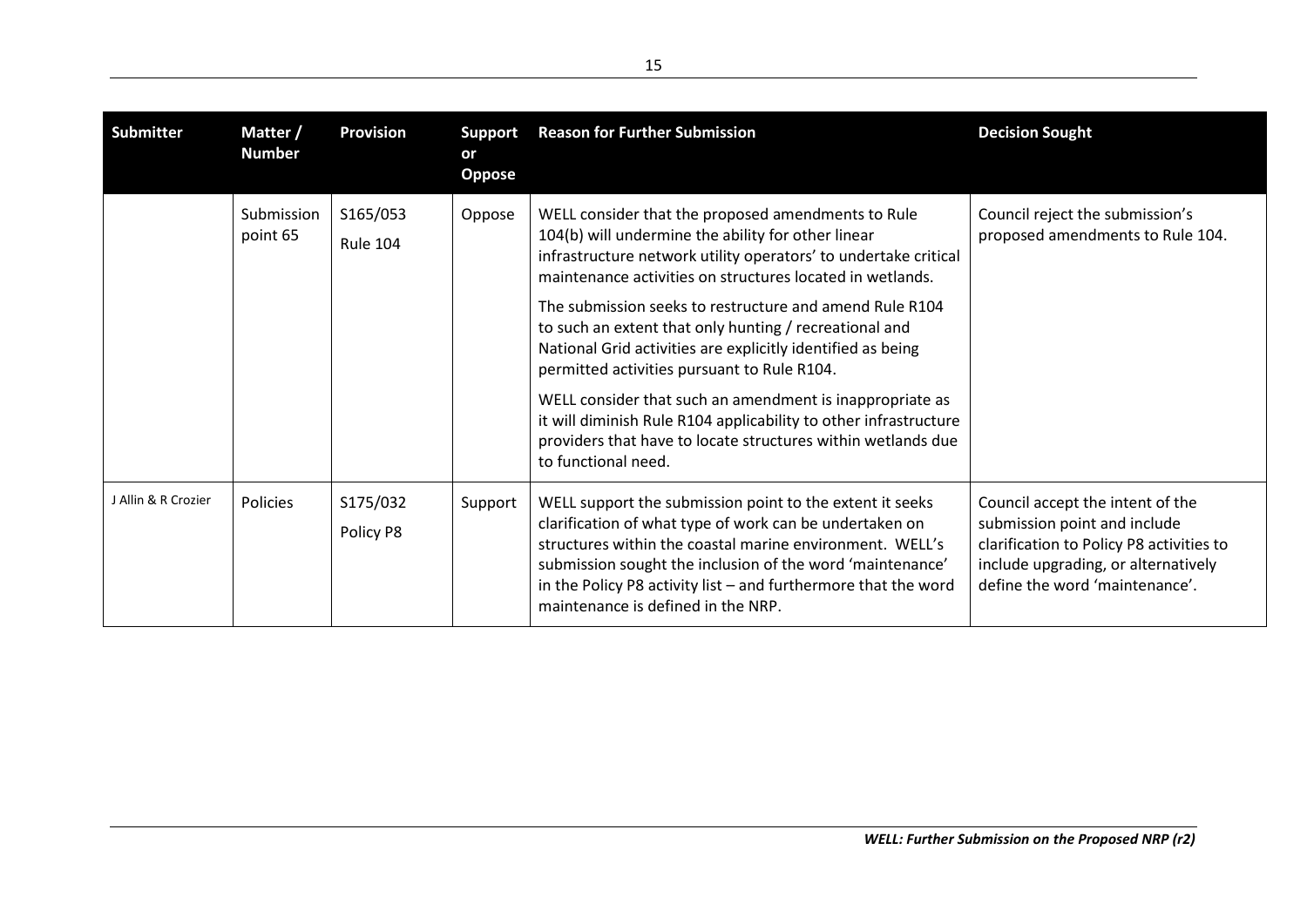| <b>Submitter</b>             | Matter /<br><b>Number</b> | <b>Provision</b>          | <b>Support</b><br>or<br><b>Oppose</b> | <b>Reason for Further Submission</b>                                                                                                                                                                                                                                                                                                                                                                                                                                                                    | <b>Decision Sought</b>                  |
|------------------------------|---------------------------|---------------------------|---------------------------------------|---------------------------------------------------------------------------------------------------------------------------------------------------------------------------------------------------------------------------------------------------------------------------------------------------------------------------------------------------------------------------------------------------------------------------------------------------------------------------------------------------------|-----------------------------------------|
| Rangitane o<br>Wairarapa Inc | Objectives                | S279/024<br>Objective O13 | Oppose                                | WELL consider that Objective O13 infers that existing and<br>new regionally significant infrastructure is to be protected.<br>To clarify this point, WELL submitted that the word<br>'development' be included in O13 in their original<br>submission.<br>WELL do not agree with the submission point as it seeks to<br>lessen the objective's coverage in regard to future regionally<br>significant infrastructure being developed in the coastal<br>marine environment because of a functional need. | Council reject the submission point.    |
|                              | <b>Policies</b>           | S279/075<br>Policy P8     | Oppose                                | WELL do not agree with the submission point to limit the<br>effectiveness of Policy P8 on lawfully established structures<br>in the coastal marine environment, nor to limit the type of<br>structures or activities with the coastal marine area through<br>the proposed removal of clause (h) and (k).                                                                                                                                                                                                | Council to reject the submission point. |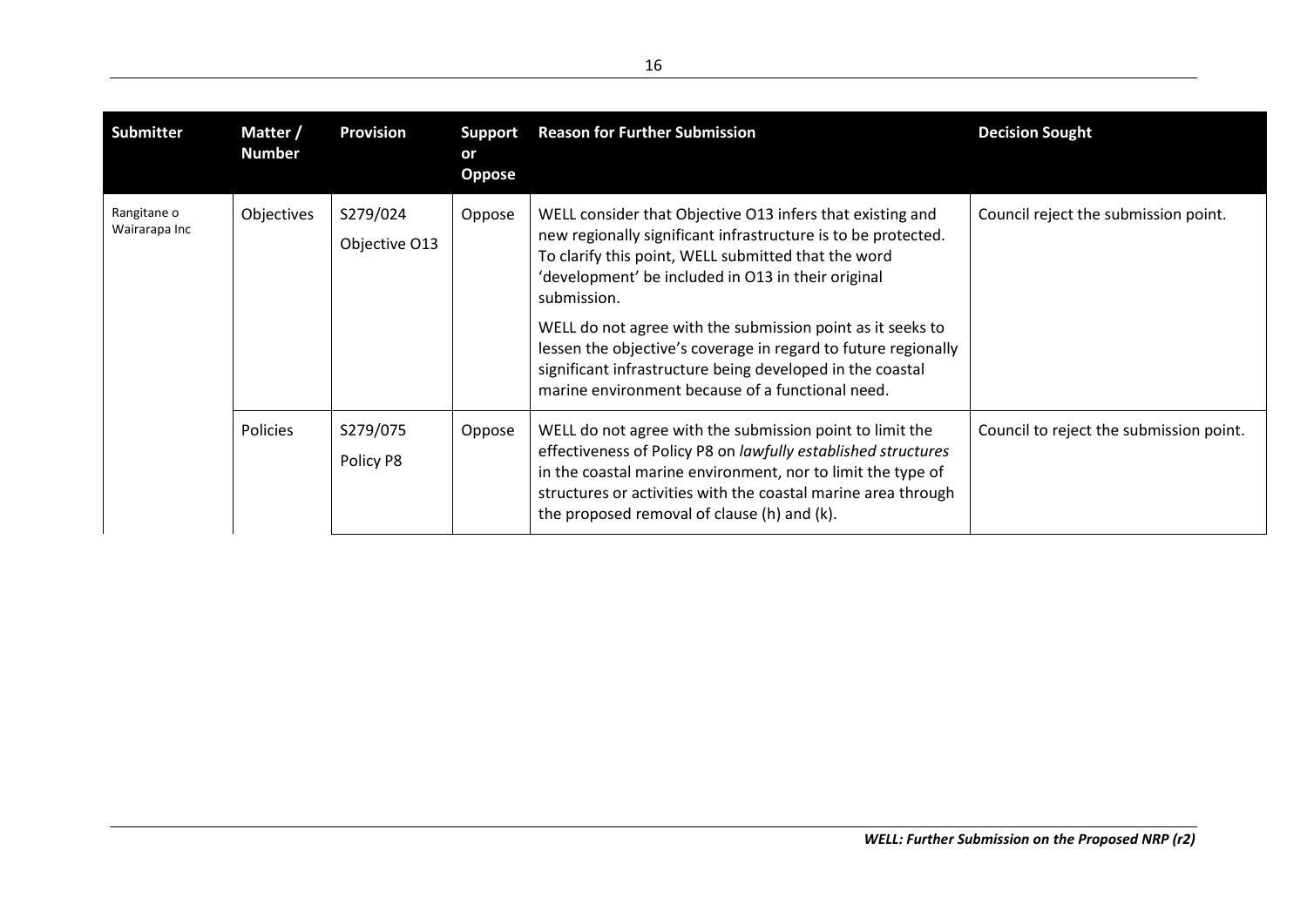| <b>Submitter</b> | Matter /<br><b>Number</b> | <b>Provision</b>                                   | <b>Support</b><br>or<br>Oppose | <b>Reason for Further Submission</b>                                                                                                                                                                                                                                                                                                                                                                                                                                                                                                                                                                                                                                                                                                          | <b>Decision Sought</b>                 |
|------------------|---------------------------|----------------------------------------------------|--------------------------------|-----------------------------------------------------------------------------------------------------------------------------------------------------------------------------------------------------------------------------------------------------------------------------------------------------------------------------------------------------------------------------------------------------------------------------------------------------------------------------------------------------------------------------------------------------------------------------------------------------------------------------------------------------------------------------------------------------------------------------------------------|----------------------------------------|
|                  |                           | S279/079<br>S279/080<br>S279/081<br>Policies 12-14 | Oppose                         | WELL do not agree with the submission point in regard to<br>more specific direction/regulation being in the NRP for<br>regionally significant infrastructure and the management of<br>effects.<br>The consent process contained within District and or City<br>Plans is the appropriate mechanism to regulate specific or<br>technical parameters of network utility infrastructure<br>(height, setback, noise etc.).<br>The emphasis of the Natural Resource Plan must be focused<br>on the management of natural environments in the region;<br>the submission point seeks to inappropriately introduce a<br>'doubling up' of assessment which in effect will pass on<br>additional costs and time delays for network utility<br>operators. | Council reject the submission points.  |
|                  |                           | S279/157<br>Policy P132                            | Oppose                         | WELL does not agree with the submission point as it seeks<br>the avoidance of regionally significant infrastructure in areas<br>of outstanding natural character.<br>WELL contend that development within natural character<br>areas will not occur unless such development has no<br>alternative, or otherwise has a functional need.<br>The submission point seeks to prohibit development in high<br>and or outstanding natural character areas. Such prohibition<br>runs contrary to the purpose of the RMA in regard to the<br>sustainable management of physical resources.                                                                                                                                                             | Council to reject the submission point |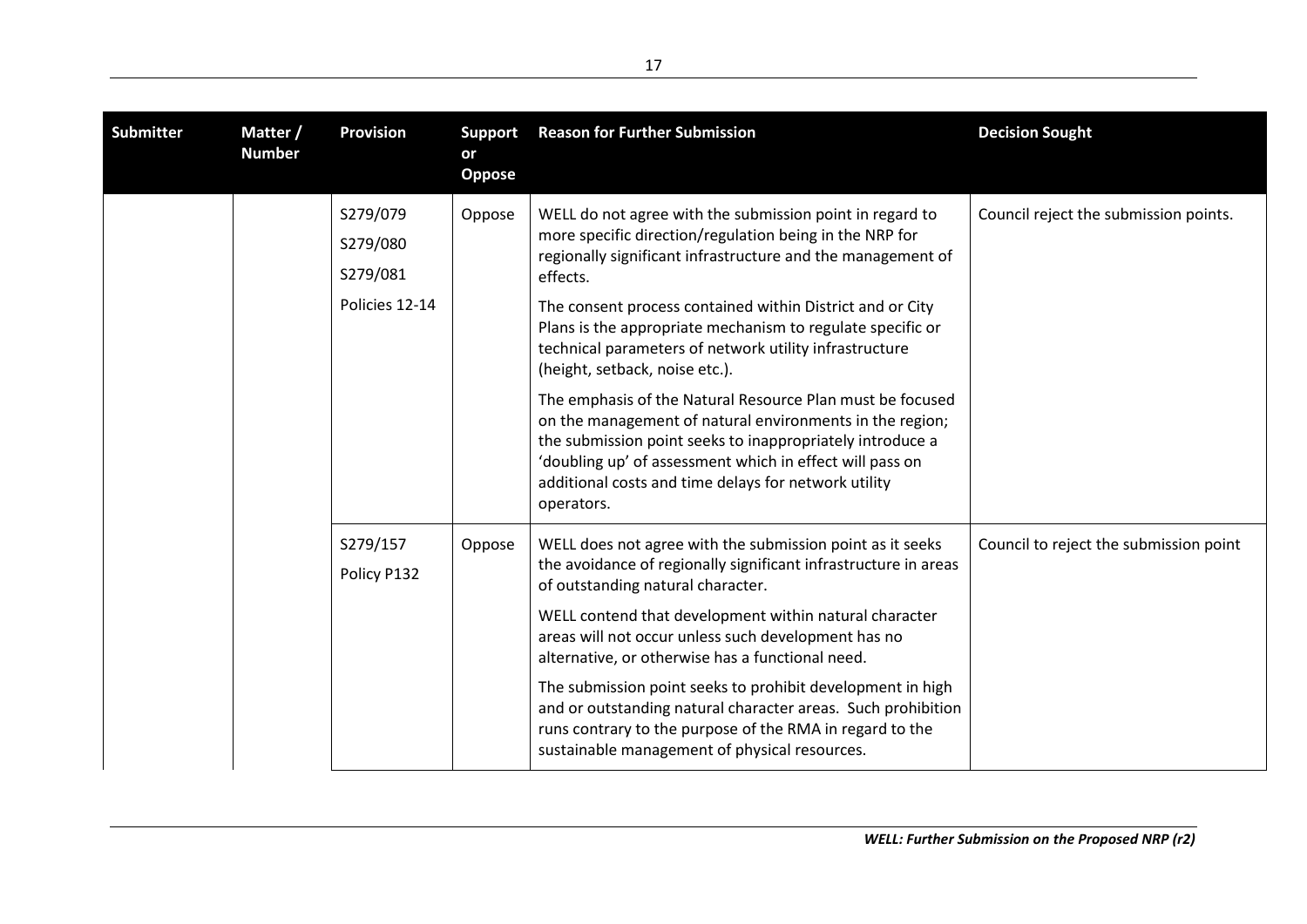| <b>Submitter</b> | Matter /<br><b>Number</b> | <b>Provision</b>        | <b>Support</b><br>or<br><b>Oppose</b> | <b>Reason for Further Submission</b>                                                                                                                                                                                                                                                                                                                                                                               | <b>Decision Sought</b>                                     |
|------------------|---------------------------|-------------------------|---------------------------------------|--------------------------------------------------------------------------------------------------------------------------------------------------------------------------------------------------------------------------------------------------------------------------------------------------------------------------------------------------------------------------------------------------------------------|------------------------------------------------------------|
|                  |                           | S279/160<br>Policy 138  | Oppose                                | Through the use of the word 'avoid' the submission seeks to<br>prohibit the development and operation of regionally<br>significant infrastructure in sites with significant values<br>unless adverse effects are avoided.                                                                                                                                                                                          | Council to reject the sought<br>amendments to Policy P138. |
|                  |                           |                         |                                       | As not all adverse effects associated with regionally<br>significant infrastructure development and operation can be<br>avoided the proposed amendment to Policy P138 would<br>constrain the supply of public/community infrastructure<br>thereby jeopardizing public good services.                                                                                                                               |                                                            |
|                  |                           |                         |                                       | WELL contend that the development and operation of<br>network utility infrastructure is already adequately<br>regulated through the permitted activity standards and<br>conditions contained within both regional and local level<br>environmental development instruments.                                                                                                                                        |                                                            |
|                  |                           | S279/162<br>Policy P144 | Oppose                                | The submission seeks to prohibit a fundamental element<br>associated with the construction or maintenance of<br>regionally significant infrastructure (the on-site dumping of<br>spoil). WELL consider that if there is no practicable<br>alternative method of providing for the activity on site (as<br>indicated in clause (b) of the policy), then it needs to be<br>provided for in the NRP policy framework. | Council reject the submission point.                       |
|                  |                           |                         |                                       | Automatically having to remove spoil from site has the<br>potential to create greater impacts on natural environments<br>rather that on-site redistribution (i.e., increased truck<br>movements).                                                                                                                                                                                                                  |                                                            |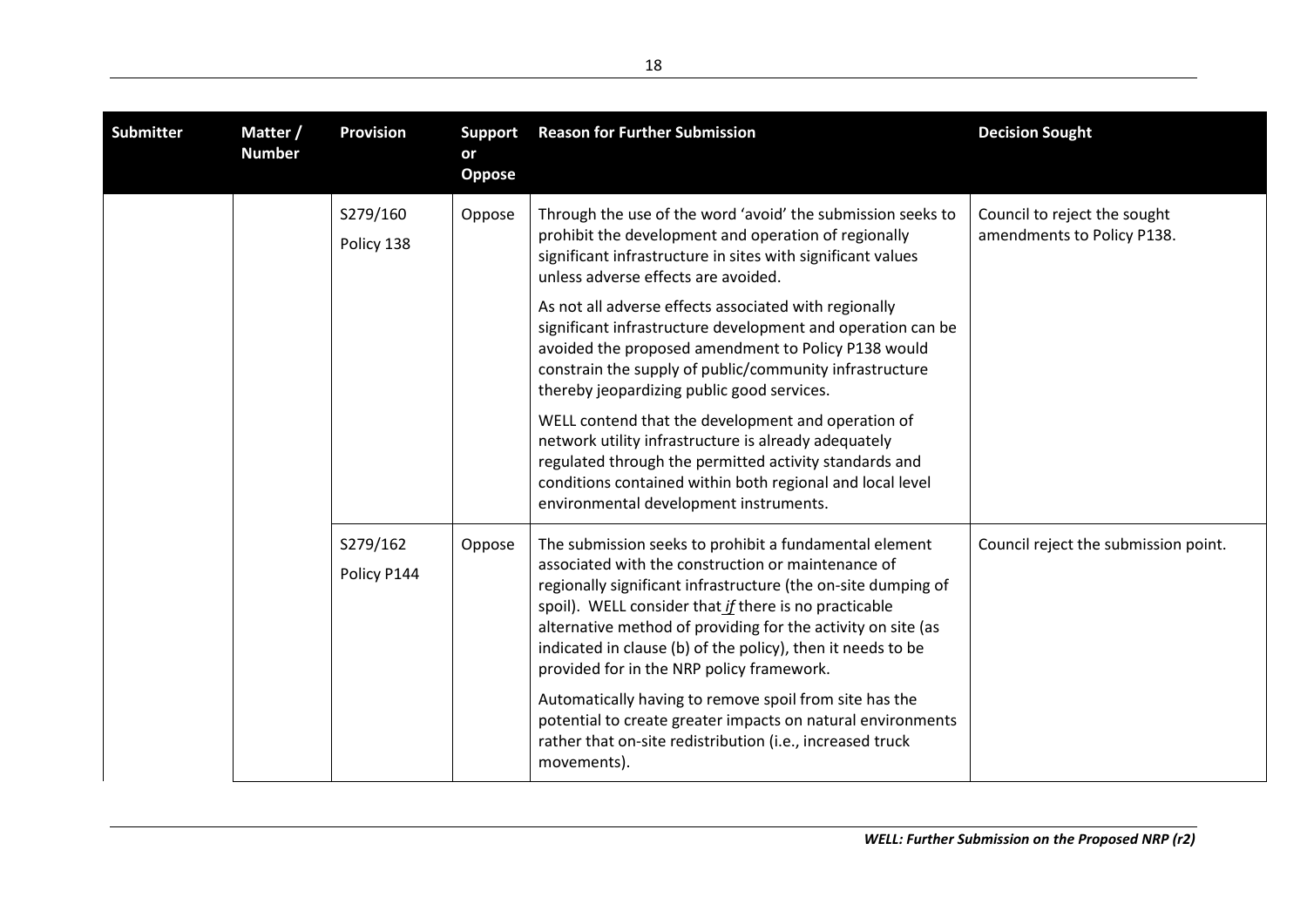| <b>Submitter</b>                           | Matter /<br><b>Number</b> | <b>Provision</b>          | <b>Support</b><br>or<br>Oppose | <b>Reason for Further Submission</b>                                                                                                                                                                                                                                                                                                                                                                                                                                                                                                  | <b>Decision Sought</b>                                                     |
|--------------------------------------------|---------------------------|---------------------------|--------------------------------|---------------------------------------------------------------------------------------------------------------------------------------------------------------------------------------------------------------------------------------------------------------------------------------------------------------------------------------------------------------------------------------------------------------------------------------------------------------------------------------------------------------------------------------|----------------------------------------------------------------------------|
|                                            | <b>Rules</b>              | S279/185<br>Rule R104     | Oppose                         | The submission point seeks to exclude additions and further<br>development associated with structures located within<br>significant and natural wetlands.                                                                                                                                                                                                                                                                                                                                                                             | Council reject the submission point.                                       |
|                                            |                           |                           |                                | WELL disagree with this submission point as it will<br>undermine the ability to efficiently and effectively respond<br>to community services provided by critical infrastructure -<br>such as electricity. To enable WELL to maintain<br>infrastructure (i.e., replacing support structures) located<br>within wetlands in the most responsive way possible, and<br>with as minimal disruption to consumers as possible,<br>provision in the NRP must be available for such mandatory<br>works that will benefit the whole community. |                                                                            |
| Wellington<br>International<br>Airport Ltd | Objectives                | S282/005<br>New Objective | Support                        | The submission point correctly identifies that the NRP does<br>not contain an appropriate Objective explicitly recognising<br>the development of regionally significant infrastructure.<br>WELL support the submission point in that a new Objective<br>is included in the NRP recognising the development of<br>Regionally Significant Infrastructure.                                                                                                                                                                               | Council include a new objective in the<br>NRP as sought by the submitter.  |
|                                            |                           | S282/008<br>Objective O12 | Support                        | WELL agree with the submission point that Objective O12 be<br>slightly amended to provide for the benefits of regionally<br>significant infrastructure.                                                                                                                                                                                                                                                                                                                                                                               | Council accepts the submission point<br>and amend Objective O12 as sought. |
|                                            | Policies                  | S282/082<br>Policy P12    | Support                        | WELL support the sought amendment to Policy P12 as it<br>reflects the amendment to Objective O12.                                                                                                                                                                                                                                                                                                                                                                                                                                     | Council accept the submission point<br>and amend P12 as sought.            |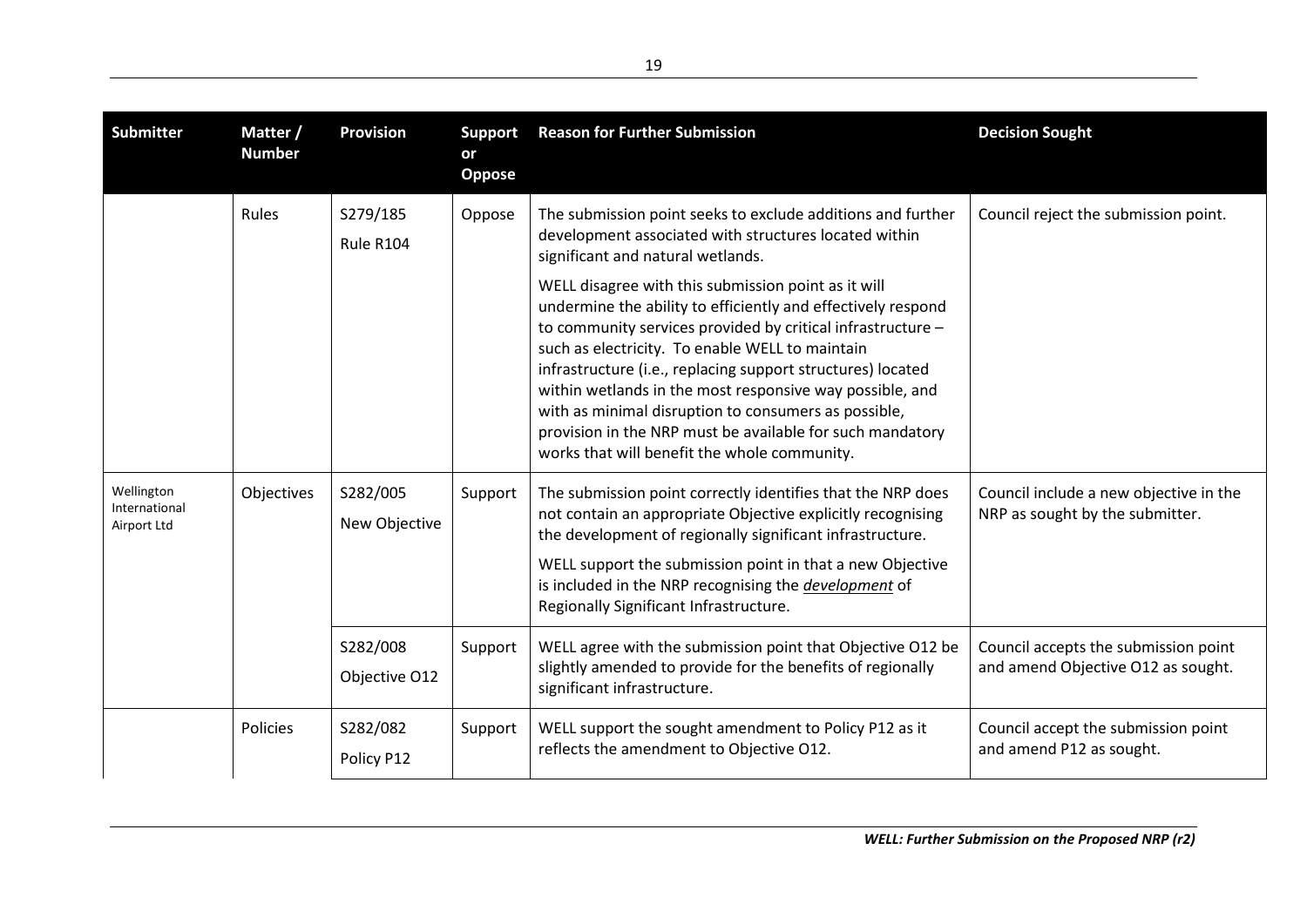| <b>Submitter</b>                                      | Matter /<br><b>Number</b> | <b>Provision</b>       | <b>Support</b><br>or<br>Oppose | <b>Reason for Further Submission</b>                                                                                                                                                                                                                                                                                                                                                                                                                                                                                                                                                                                                                                                                        | <b>Decision Sought</b>                                                |
|-------------------------------------------------------|---------------------------|------------------------|--------------------------------|-------------------------------------------------------------------------------------------------------------------------------------------------------------------------------------------------------------------------------------------------------------------------------------------------------------------------------------------------------------------------------------------------------------------------------------------------------------------------------------------------------------------------------------------------------------------------------------------------------------------------------------------------------------------------------------------------------------|-----------------------------------------------------------------------|
|                                                       |                           | S282/030<br>Policy P13 | Support                        | WELL support the inclusion of the word 'development' in<br>Policy P13 as it will adequately reflect the submitters<br>proposed new Objective. Furthermore, the amendment<br>sought reflects a similar submission point made as part of<br>WELL's original submission.                                                                                                                                                                                                                                                                                                                                                                                                                                       | Council accept the submission point<br>and amend P13 as sought.       |
|                                                       | Rules                     | S282/071<br>Rule R197  | Support                        | WELL consider the submission point to include the word<br>'Development' in Rule R197 is pragmatic, and reflects the<br>reality that new regionally significant infrastructure located<br>in the coastal marine area will require the use of such<br>vehicles.                                                                                                                                                                                                                                                                                                                                                                                                                                               | Council accept the submission point<br>and amend Rule R197 as sought. |
| Royal Forest and<br><b>Bird Protection</b><br>Society | Policies                  | S353/060<br>Policy P13 | Oppose                         | The submission point seeks to limit the effect of Policy P13<br>by qualifying the benefits of regionally significant<br>infrastructure against any other adverse environmental<br>effects.<br>WELL consider that the benefit of regionally significant<br>infrastructure is a definitive and absolute effect (i.e.,<br>enabling the operation and function of modern society), and<br>consequently is an effect that should not be diluted by other<br>environmental effects.<br>As the Policy P13 intent relates to the recognition of<br>beneficial effects of regionally significant infrastructure, it is<br>inappropriate to confuse this policy intent by the qualifiers<br>sought by the submission. | Council reject the submissions sought<br>amendment to Policy P13.     |